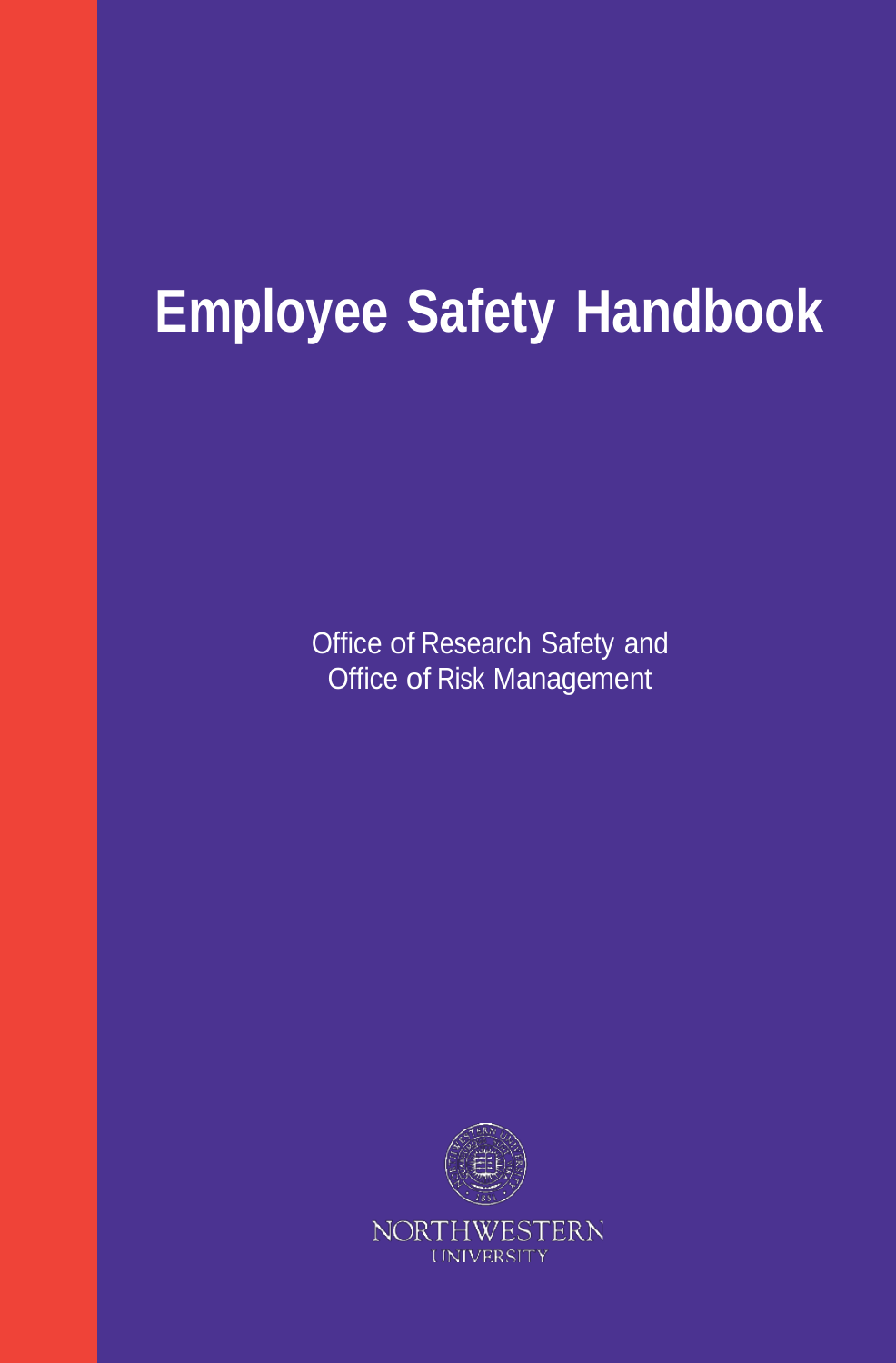| <b>INTRODUCTION</b>                         | $\overline{2}$ |
|---------------------------------------------|----------------|
|                                             |                |
| <b>EMERGENCY PROCEDURES</b>                 | $\overline{2}$ |
| <b>Emergency Response Framework</b>         | $\overline{2}$ |
| <b>Emergency Evacuation Plan</b>            | 3              |
| Fire                                        | 5              |
| <b>Gas Leaks</b>                            | 7              |
| <b>Hazardous Material Release</b>           | 7              |
| <b>Power Outage</b>                         | 7              |
| <b>Elevators</b>                            | 8              |
| <b>Tornadoes and Severe Thunderstorms</b>   | 8              |
| Earthquake                                  | 8              |
| <b>Bomb Threat</b>                          | 9              |
| <b>Theft and Missing Property</b>           | 9              |
| <b>Suspicious Activity</b>                  | 10             |
| Campus Security Authority - Crime Reporting | 10             |
| <b>Crime Alerts</b>                         | 11             |
| Sex Offender Registry                       | 11             |
| <b>Police Blotter</b>                       | 12             |
| <b>Emergency Telephones</b>                 | 12             |
| <b>Emergency Communications</b>             | 12             |
|                                             |                |
| <b>SECURITY</b>                             | 14             |
| <b>Laboratory Security</b>                  | 16             |

Safety Inspections 17

| <b>MEDICAL TREATMENT PROCEDURES</b> | 17 |
|-------------------------------------|----|
| <b>BLOODBORNE PATHOGENS</b>         | 18 |
| <b>CHEMICAL SAFETY</b>              | 19 |
| SAFETY AND CRIME RESOURCES          | 22 |
| <b>University Police</b>            | 22 |
| Office of Risk Management           | 22 |
| <b>Office of Research Safety</b>    | 22 |
| <b>Facilities Management</b>        | 22 |
| Crime, Security and Safety Reports  | 23 |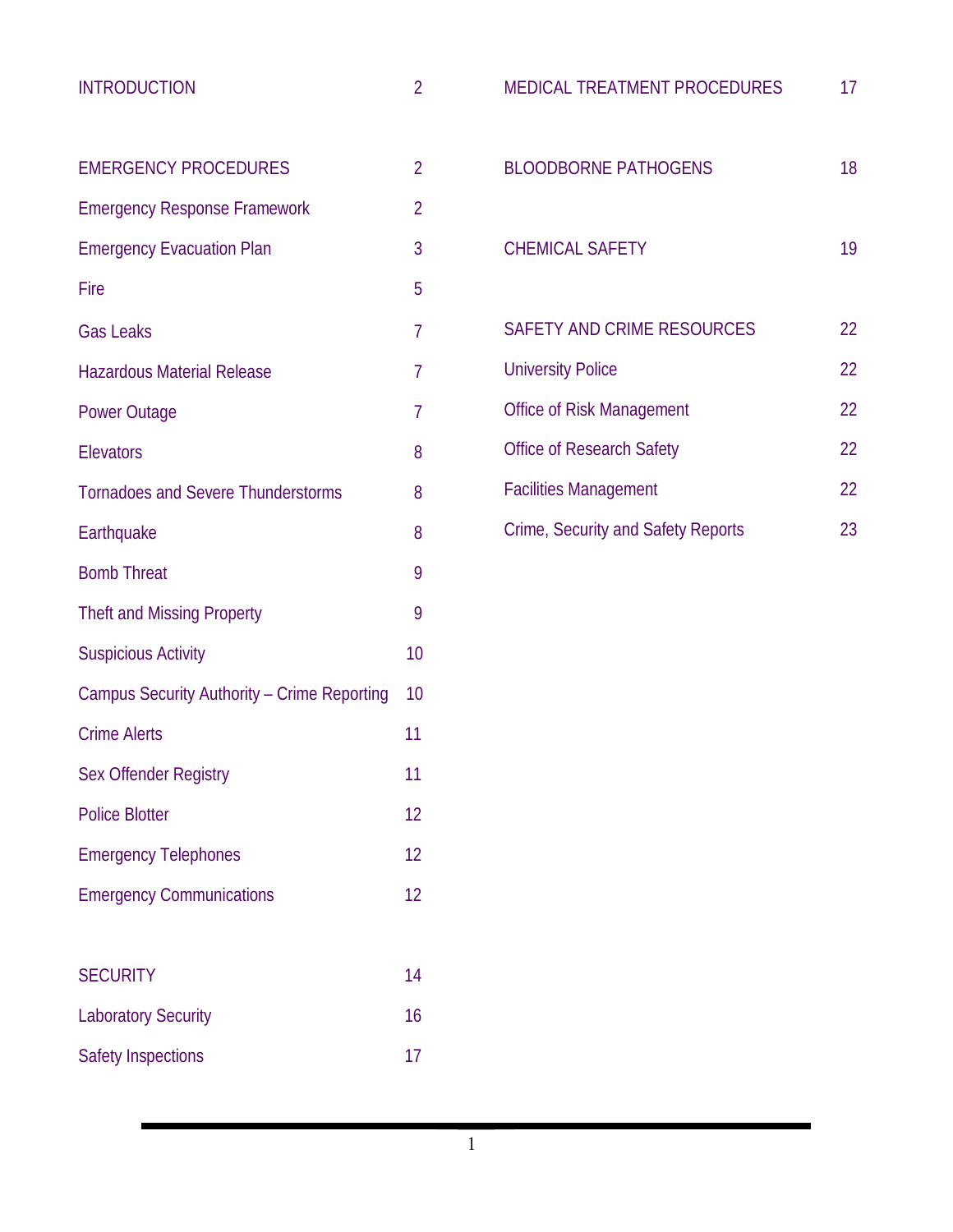# INTRODUCTION

This handbook provides a quick reference to important safety information. For more detailed safety information concerning your workplace, consult your supervisor and/or the appropriate University department listed on the inside front cover of this handbook.

# EMERGENCY PROCEDURES

Northwestern University's abilityto address emergencies depends on the cooperation and participation of all members of the community. Three key components of the University's efforts to better prepare for an emergency have been reviewed and updated since September 11, 2001.

The first of these components is the **Emergency Response Framework**, which identifies key decision makers and their roles during a campus emergency. The plan also describes procedures that will be utilized during specifically identified severities of emergency. The plan is available at:

#### *<http://www.northwestern.edu/up/emergency/emergency-response-framework/index.html>*

The second component is the **Building Emergency Plan**. Each building on both campuses has a designated building manager who is responsible for developing an emergency plan and making sure that all employees working in the building have a complete understanding of the evacuation process. The building manager is also responsible for coordinating an evacuation drill with the Office of Risk Management.

The final component is this document. The Emergency Response Framework calls upon all employees to be familiar with the **Employee Safety Handbook**.

#### *Before an emergency occurs*

• KNOW the established emergency procedures for your building and work area

• KNOW the hazards of any materials or equipment in your building and work area and the precautions to take to avoid or minimize associated risk

- KNOW two means of egress from your area
- KNOW the locations of fire alarm pull stations
- KNOW the locations of portable fire extinguishers and how to use them
- KNOW the location of the nearest first aid kit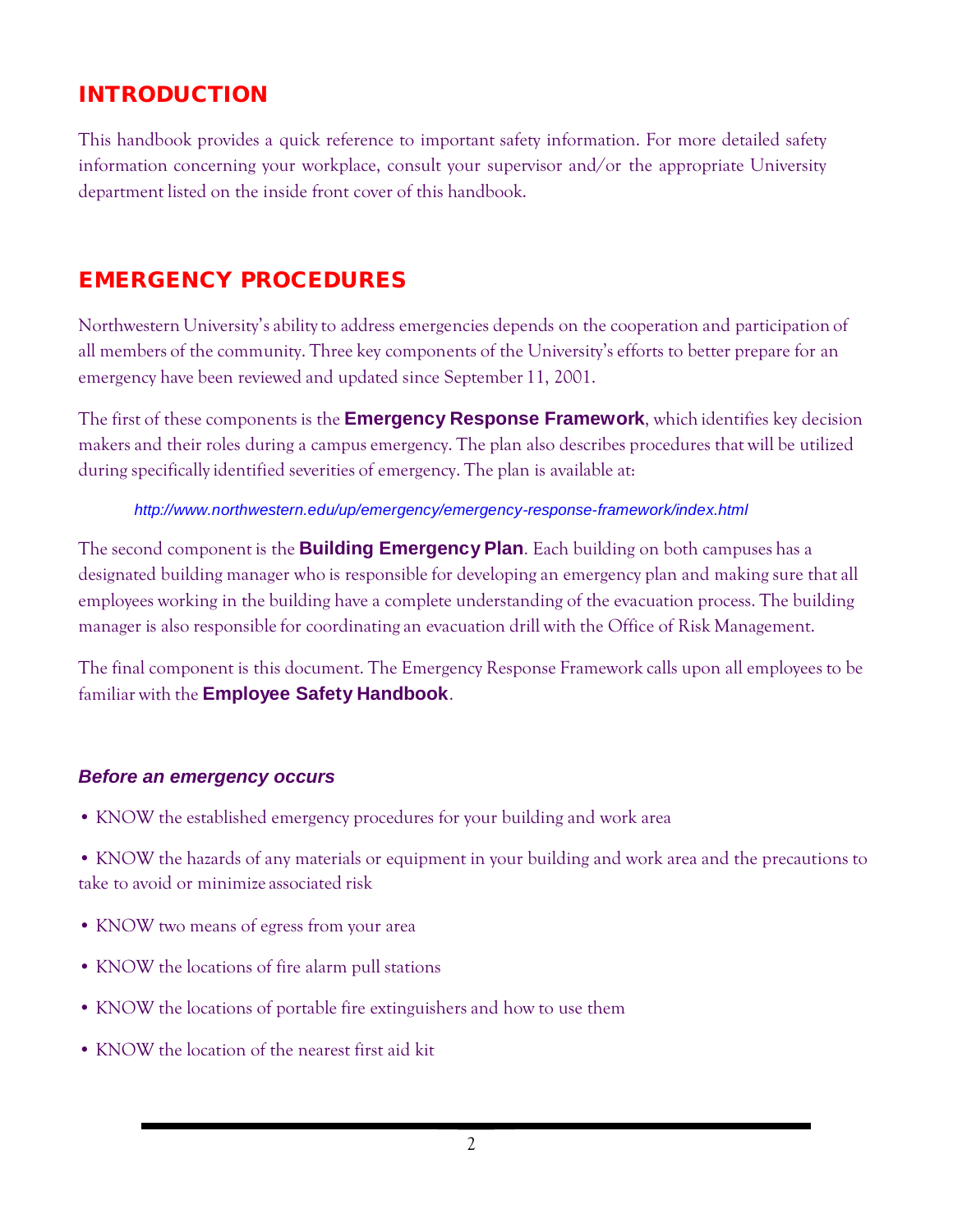# Emergency Evacuation Plan

Each department is required to develop an individual emergency evacuation plan. This plan is supplemental to this handbook and provides building specific information. The evacuation plan mustcontain the following information:

- Emergency telephone numbers
- Evacuation personnel duties
- Designated meeting point

• Building information such as whether the building has an automatic sprinkler system, smoke detection, and/or manual alarm pull stations

For every building on campus there is a designated building manager who serves as the key communication contact during an emergency.

In high hazard buildings, where several departments coexist, there are safety committees to ensure that all departments work together during an emergency evacuation.

### *Notification*

Buildings on both campuses have a notification system for emergency evacuation. In most buildings this is a fire alarm system. The systems are different depending on the building. Some systems sound only an alarm while others give voice evacuation directions or announcements about the situation. At all times, when the alarm system sounds and or voice command for evacuation is sounded everyone must leave the building or move to a safe location.

In addition, University Police may use the University mass notification system to send emergency notifications to communitymembers. The notifications will be dependent on risk evaluations and response level assessed by first responders, and may vary based on the situation. If notified of an emergency via Blackboard Connect, please respond adequately and appropriately. Members of the community are advised to follow emergency action plan procedures, unless instructed otherwise via emergency notification.

During a controlled evacuation, members of the communitywill receive one or multiple notifications based on the threat and response level. Please take all emergency notifications seriously as the threat may be within or outside the building.

# *Evacuation*

Evacuation is total building or partial building evacuation due to conditions making it no longer safe to remain inside a building or a specific area in a building. This level of evacuation requires occupants to move out and away from the building being evacuated.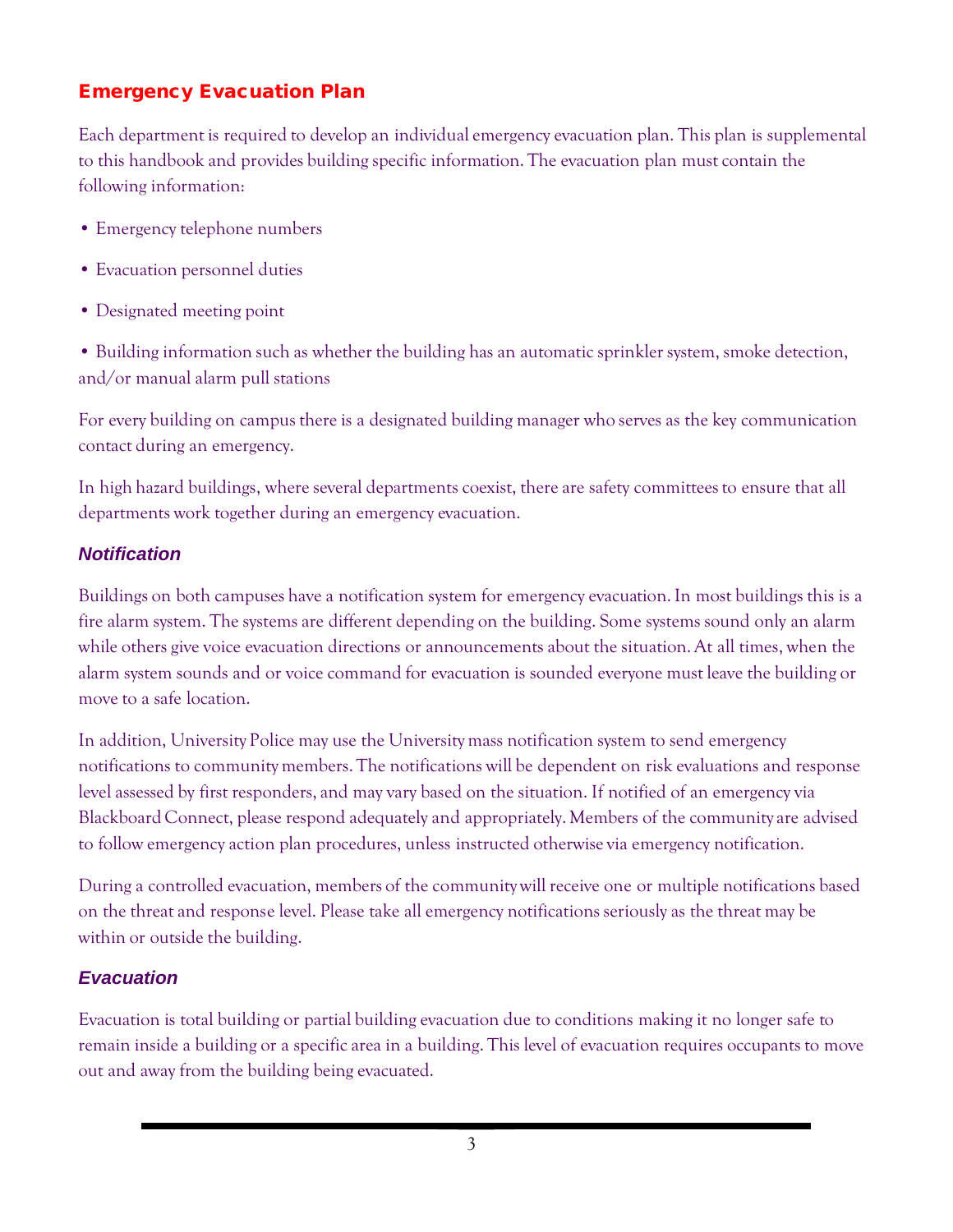#### *Controlled Evacuation*

Controlled evacuation is total building or partial building evacuation due to safety conditions or an armed intruder making it no longer safe to remain inside a building or a specific area in a building. This level of evacuation requires occupants to move out and away from the building once notified by University Police via the Blackboard Connect mass notification system.

#### *Shelter-In-Place*

Shelter-in-place means selecting a small, interior room, with no or few windows, and taking refuge there; it does not mean sealing off your entire office. Shelter-in-place is used in emergency situations where hazardous materials have been released into the atmosphere or in emergencies related to civil unrest or violent demonstrations.

#### *Lock Down*

Lockdown is the temporarysheltering technique utilized to limit exposure to an "Armed Intruder" or similar incident. When alerted, occupants of a building within the area of concern will lock all doors and windows, not allowing entry or exit to anyone until the all clear has been sounded. If you are in a ground floor office or common area, take precautions and move away from glass windows or doors and seek shelter in a locked room or office.

Facility or office managers are responsible for numerous daily tasks as well as emergency planning and preparedness activities. The Office of Risk Management, upon request, will provide technical planning assistance or answer any questions regarding emergency action plans. Please call 847- 491-3266 if you have any questions. If you have any questions regarding lock down procedures, please call University Police at 312-503-8314 for consultation.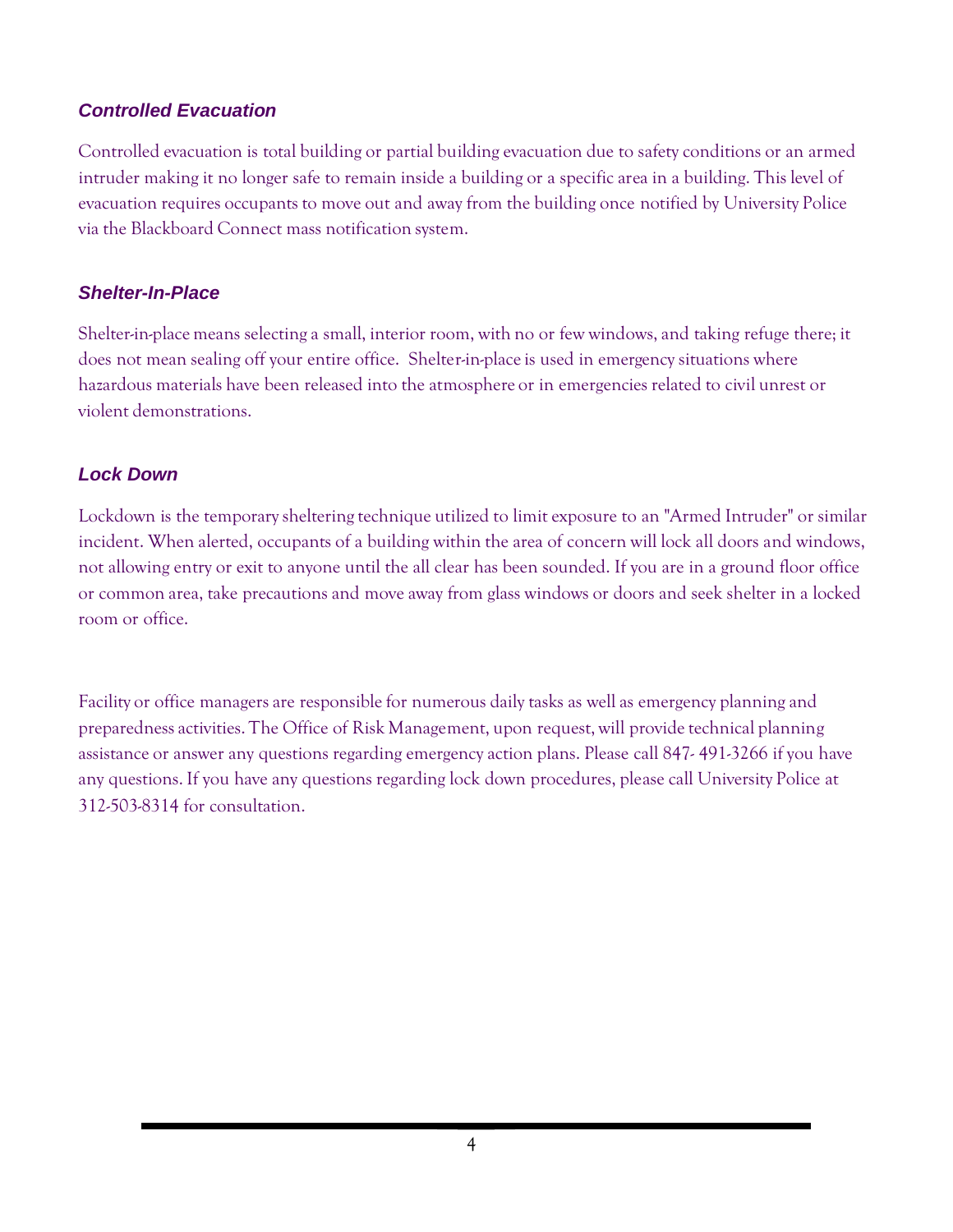# Fire

If you discover a fire, an explosion, or smoke in a building, activate the fire alarm system immediately at the nearest fire alarm pull station to evacuate the building (see "Evacuation Procedures" below).

After sounding the fire alarm, call 911 from a safe location. Provide the building name, address, floor, room number, and any known special hazards at the location. Do not assume that someone else has called.

If the fire is in an unoccupied room, try to close the door to retard the spread of smoke and heat; **do not** take any unnecessary risks in doing this.

Only if the fire is small and you have received Universitytraining in fire extinguisher operation should you attempt to extinguish the fire; **do not** take any unnecessary risks in doing this.

When University Police and/or fire fighters arrive, direct them to the fire.

#### *Evacuation Procedures*

• When a fire alarm sounds, evacuation is required.

• Walk, do not run, to the nearest stairway exit and proceed to ground level. Close doors as you leave. Shut down equipment while evacuating.

- Do not use elevators during a fire emergency.
- If the fire alarm stops, continue the evacuation and warn others who may attempt to enter the building.

• Leave the building and move away from it, keeping walks and drives open for arriving firefighters. Proceed to your prearranged rally area as defined in your Building Emergency Plan.

• Everyone must follow the orders of the fire and police departments.

#### *Evacuation of Persons with Disabilities*

Persons with disabilities must study and remember the features of each building they are in, including stairways, exits, phone locations, and elevator procedures. At certain times, assistance from others may be needed. Prior to an emergency situation, persons with disabilities should develop an escort system in their daily environment.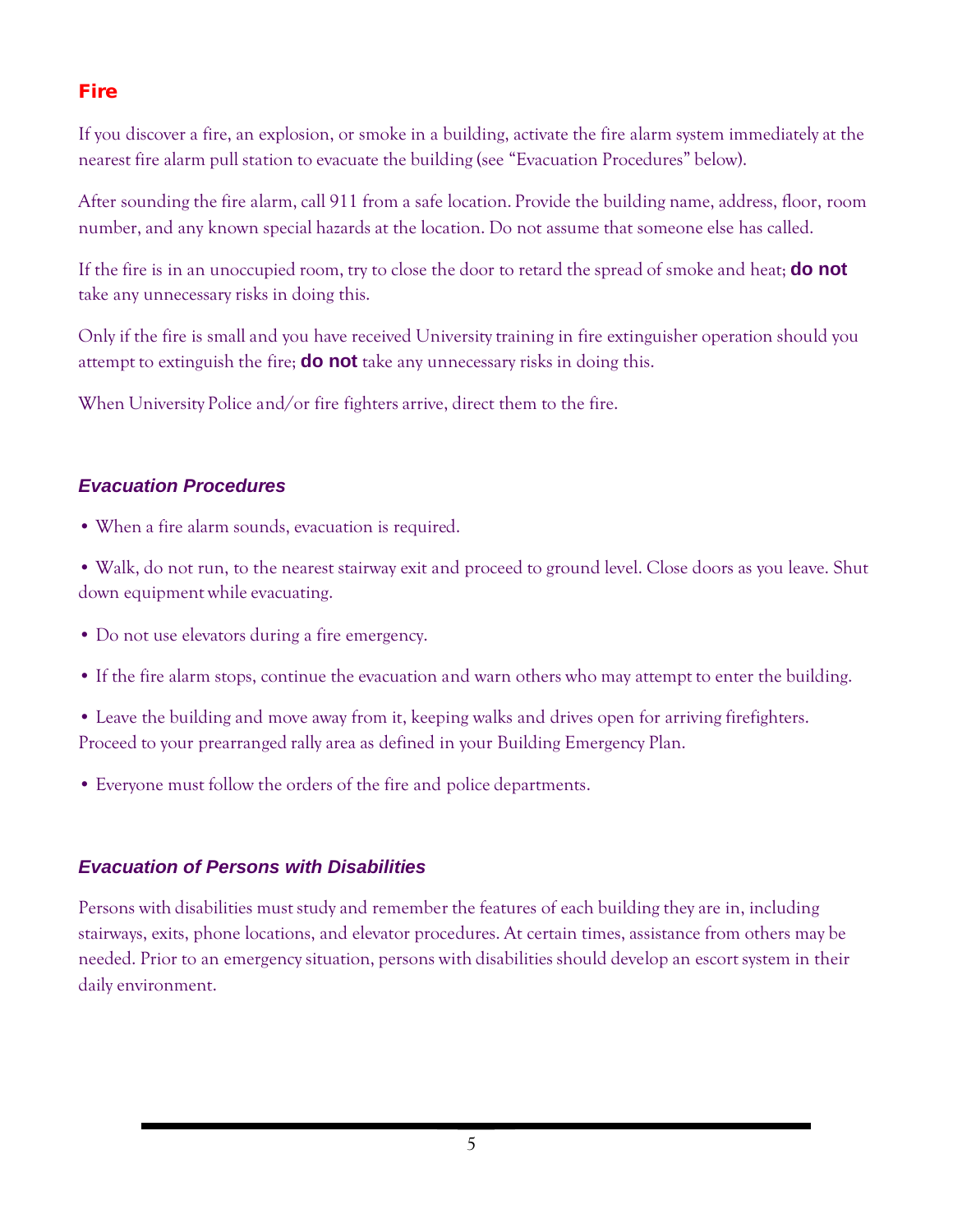#### *Fire Extinguishers*

Fire extinguishers can be found throughout a building in hallways, laboratories, mechanical rooms, and other areas, either in cabinets or mounted on wall brackets. Make sure you know the location and type of the nearest fire extinguisher. Report missing, discharged, or damaged fire extinguishers to Facilities Management as soon as possible. If you use a fire extinguisher, do not return it to its cabinet or bracket. Report the use of the extinguisher immediately to the Office of Risk Management and call Facilities Management to have it replaced.

Only individuals trained by the Universityin using fire extinguishers should use them. Information and training on fire extinguishers are available from the Office of Risk Management.

#### *Fire Doors and Stairways*

Fire doors are specially constructed doors and frames that will withstand fire for a specific length of time. They are found at stairways, in corridors, and at openings in fire walls to prevent the spread of smoke, heat, and fire. If fire doors are to be effective, they must always be kept closed. Some fire doors are held open by magnetic devices that release the doors to close when the fire alarm is activated. These doors can be left open, provided they are not obstructed.

Stairways are a place of refuge and a means of egress during a fire, and stairway doors must not be propped open. An open door can cause the stairwell to act as a flue and spread a fire more quickly. Fire regulations require stairway doors to automaticallyclose and latch. If a door does not close completely and latch, promptlyreport it to Facilities Management.

In some buildings the stairway doors are locked from the stairway side. Once inside the stairways, exit may be possible only at the street level. This is more common in the Chicago campus buildings. Be sure to check your egress routes!

### *Clothing Fires*

If your clothing is on fire, do not run. If a safety shower is immediately nearby, get under the shower and let the water flow over the burned area until medical help arrives. Otherwise, the universal instruction is **stop, drop, and roll**. Immediately drop to the floor and roll repeatedly to extinguish the flames, holding your hands over your face to protect it from flames.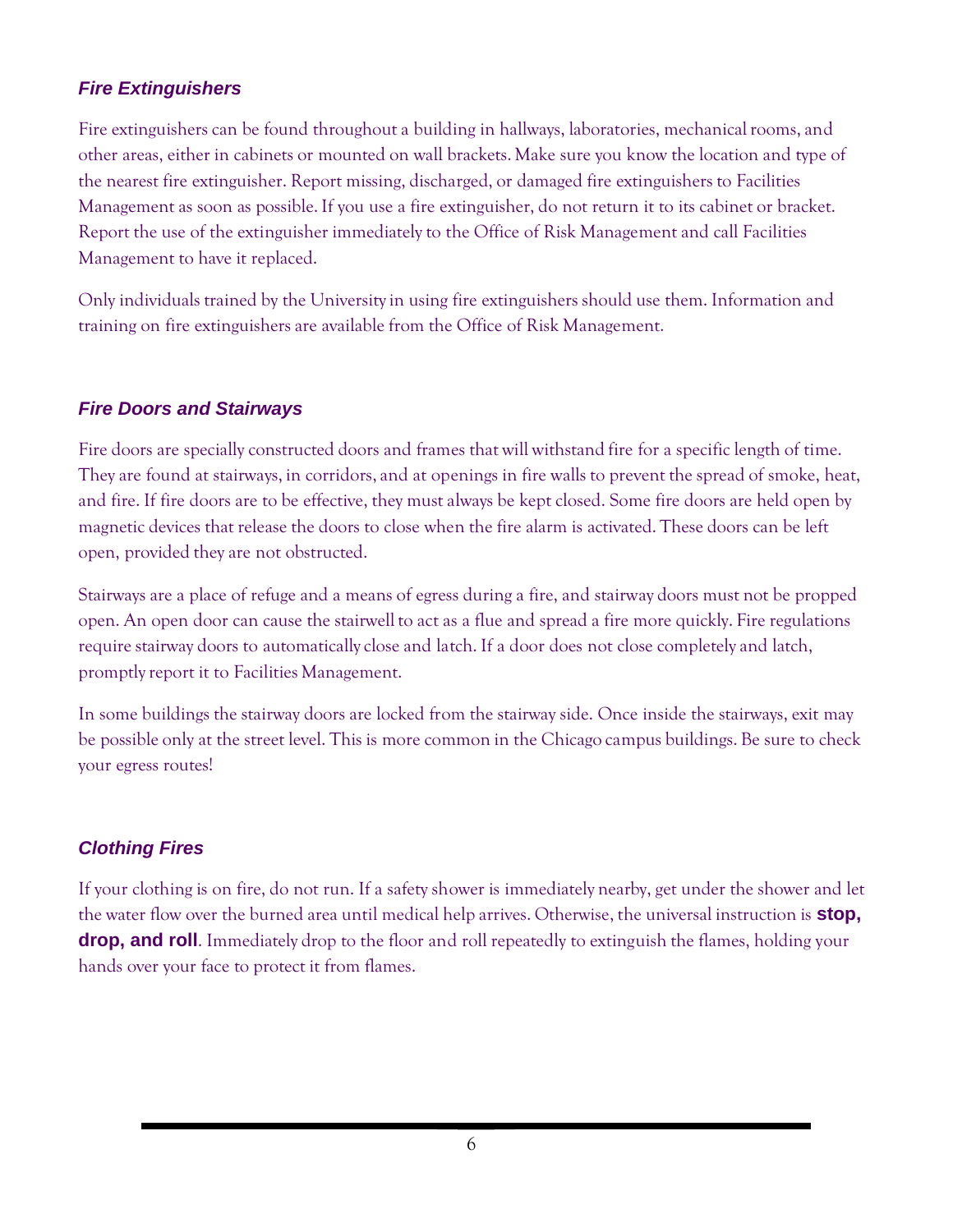#### Gas Leaks

Gas leaks can be very dangerous, possibly resulting in a deadly fire or explosion, so be sure to know the signs of a gas leak and what to do in an emergency. There are three ways in which you can detect a gas leak:

- 1. Smell: Natural gas is injected with a distinct odor, which many people equate to that of rotten eggs. Contact Nicor Gas for a scratch 'n' sniff card with this scent.
- 2. Sight: Visible blowing dirt, bubbling water or discolored vegetation near a buried natural gas line.
- 3. Sound: A hissing or blowing sound near the gas meter or gas appliances.

#### **If you suspect that gas is leaking, follow these steps:**

#### **Emergency Procedures**

- 1. Exit the building or area immediately, leaving doors and windows open as you exit. Do not open windows if they are not already open. Do not use your telephone or cell phone, operate any appliance, light a match or turn light switches on or off.
- 2. Call 911 from a neighboring location.
- 3. Wait at the neighboring location until University Police determines it is safe to return.

### Hazardous Material Release

If you discover a hazardous biological, chemical, or radioactive release or spill, immediately evacuate the area. If the spill creates a risk of or causes fire, explosion, or injury, call 911. All hazardous material releases should be reported to University Police by calling 456 and asking them to contact the Office of Research Safety.

#### Power Outage

In the event of a power outage most University buildings have generators or batteries that will provide power for the fire alarm system and emergency lighting. However, it may be difficult to see well enough to maneuver. Consider keeping a flashlightwhere it can be easily found in the dark or using a plug-in batteryoperated emergency light.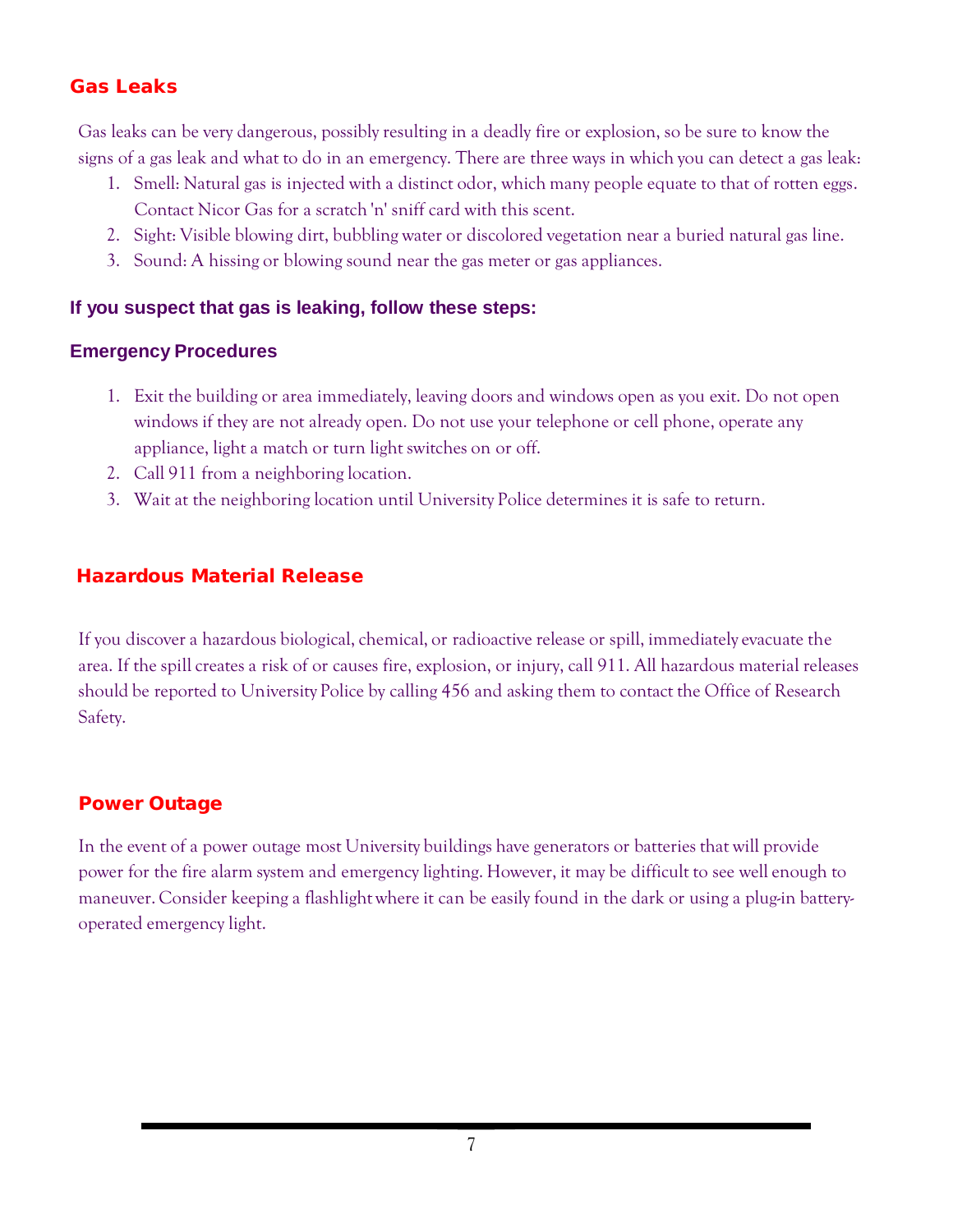## **Elevators**

Each elevator is equipped with an emergency telephone, which is directly connected to University Police. If you are trapped in an elevator, use the emergency telephone. You do not need to dial; it will ring automatically at University Police. To help locate you and restart the elevator, some elevator cabs have been numbered; the number is located on the panel above the telephone. If you become trapped in an elevator, notify University Police and tell them the number of your elevator cab or describe your location as clearly as possible.

If an elevator does not seem to be operating properly, call Facilities Management during business hours. For emergency problems and after business hours, call University Police, and they will page the engineer on duty.

# Tornadoes and Severe Thunderstorms

A **tornado watch** is when conditions are favorable for tornadoes. You may continue normal activities, but supervisors should assign someone to monitor the situation and notify others in the building if storm conditions deteriorate.

A **tornado warning** is when a tornado is occurring in the area. Seek shelter immediately! If you are inside a building, go to an interior hallway or other enclosed area on a lower floor and away from windows. Avoid auditoriums, gymnasiums, or other large rooms where roof collapse may be more likely. Seek shelter if you are outside or in a vehicle.

A **severe thunderstorm watch** is when conditions are favorable for severe thunderstorms. You may continue normal activities, but supervisors should assign someone to monitor the situation.

A **severe thunderstorm warning** is when severe thunderstorms are occurring in the area. Be prepared to move to a place of shelter if threatening weather approaches. Stay indoors away from windows until the storm passes. If large hail begins to fall, seek shelter.

# **Earthquake**

In the event of an earthquake there is little time to react. When you first feel shaking, immediately take cover under something sturdy — your desk, for example. If you cannot reach cover, brace yourself in an interior doorway or crouch in an interior corner away from windows, shelves, or cabinets. Do not try to get outside. If you are outside at the time of the earthquake, move away from the sides of buildings, overhead wires, or other hazards.

If you are driving, pull over to the side of the road and stop. Avoid overpasses and power lines. Stay inside the vehicle until the shaking is over. Be prepared for aftershocks.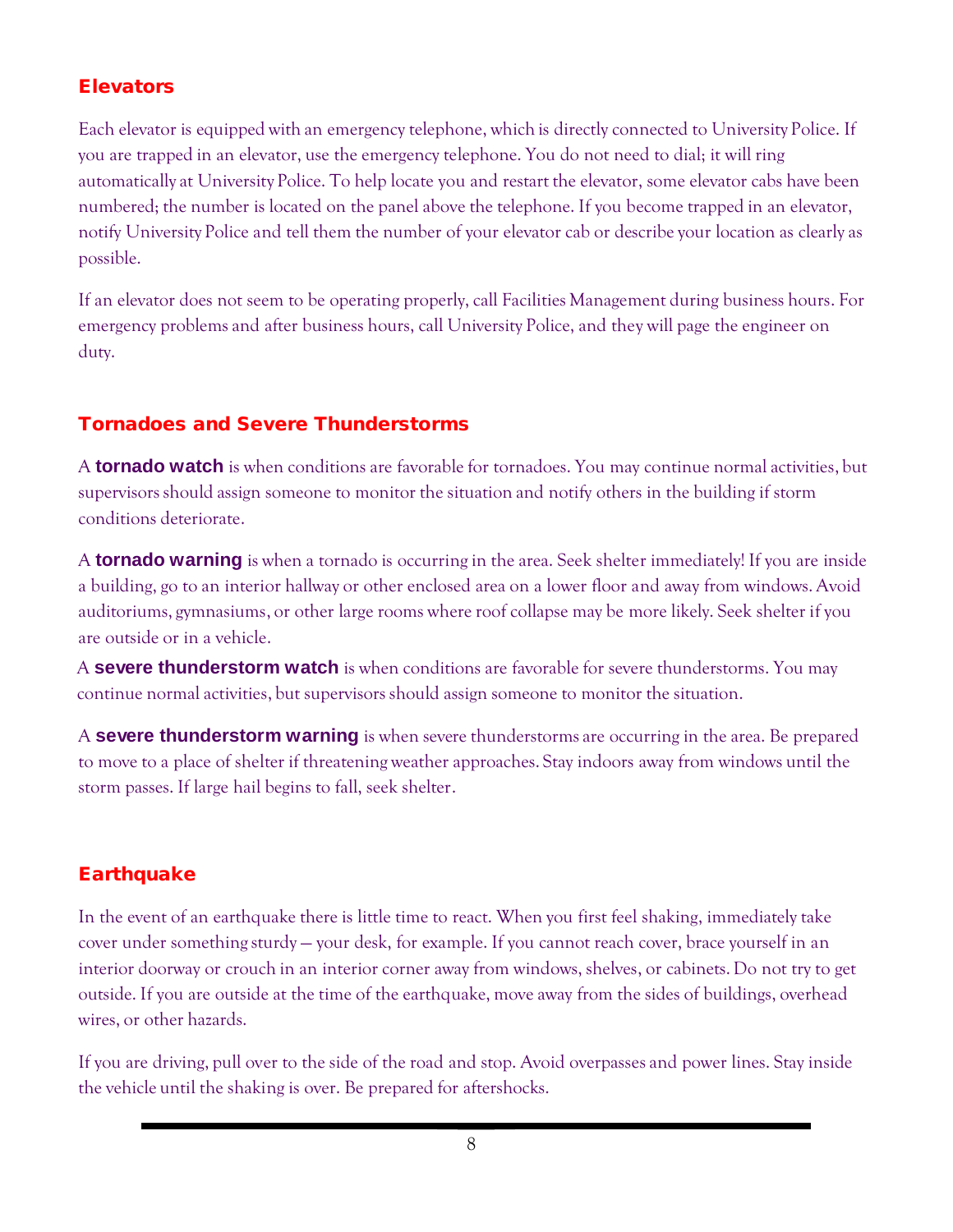# Bomb Threat

Take any bomb threat seriously, and report it immediately to University Police. University Police will determine what corrective action to take.

If you receive a written bomb threat, do not handle it any more than necessary.

Place it in an envelope to preserve possible fingerprints. If you receive a telephoned threat, note the exact time of the call and attempt to write down the exact words of the caller.

Ask the caller to repeat information. Get as much information as possible by asking when the bomb is set to explode, what kind of bomb it is, where it is located, and what it looks like. If possible, signal another person and write a note explaining the call is a bomb threat. The other person can then alert University Police. Keep a "Bomb Threat Documentation Log" (*[http://northwestern.edu/up/crime/awareness/bomb-threats](http://northwestern.edu/up/crime/awareness/bomb-threats-suspicious-packages.html)[suspicious-packages.html](http://northwestern.edu/up/crime/awareness/bomb-threats-suspicious-packages.html)* ) handy in your work area and utilize it to make specific notes of the threat. Give all of the information you obtain to University Police when you talk with them.

# Theft and Missing Property

Theft or missing property should be reported immediately to University Police. An officer will take a report of the loss and of the circumstancessurrounding the loss.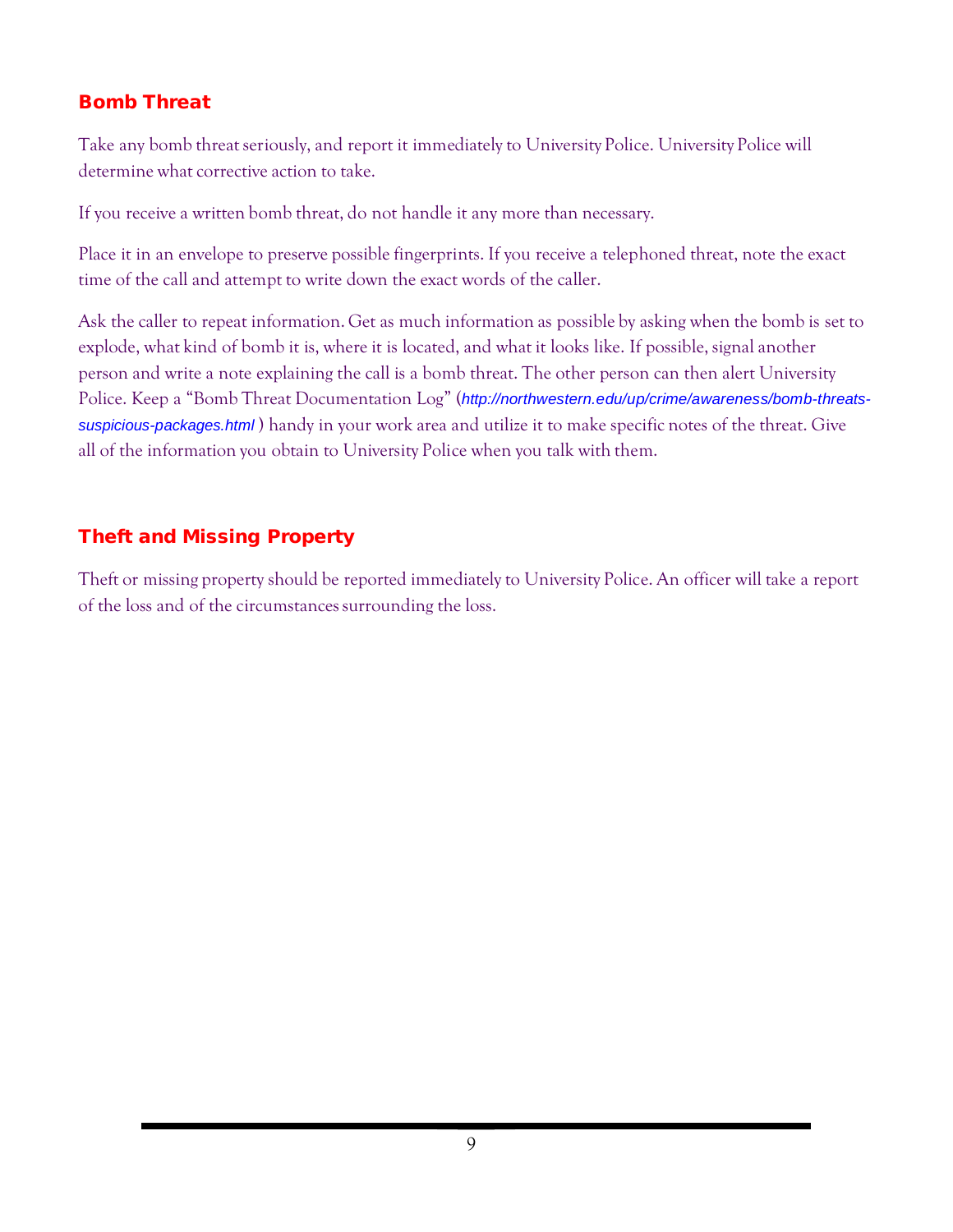# Suspicious Activity

If you see suspicious activityin your building or on/in the vicinity of campus, IMMEDIATELY report it to University Police. Don't assume someone else has called. When in doubt, call.

When contacting University Police, provide the following information:

- The person's last known location and direction of travel.
- What made the person's actions suspicious?
- Did the person say anything? If so, what?
- Did the person appear intoxicated?
- Were any weapons displayed or was there a threat of a weapon?

In addition, provide a description of person(s) including: gender, race, age, height, weight, complexion, eye color, hair color, facial hair, scars, or tattoos. If person(s) involved in suspicious activity are in a vehicle, provide the: vehicle make, model, color, and license plate number. University Police will respond and investigate the reported circumstances and take action as appropriate.

# Campus Security Authority (CSA) - Crime Reporting

For information on who qualifies as a CSA, see:

#### *<http://www.northwestern.edu/up/safety/campus-security-authorities.html>*

As part of the federal Jeanne Clery Disclosure of Campus Security Policy and Campus Crime Act (Clery Act), CSA's have an obligation to promptly report Clery Act qualifying crimes.

The intent of including non-law enforcement personnel in the CSA role is to acknowledge that some communitymembers and students in particular may be hesitant about reporting crimes to the police, but may be more inclined to report incidents to other campus affiliated individuals. For more information on CSA's, including crime reporting responsibilities or to report a crime using the CSA Crime Report form, see:

### *<http://www.northwestern.edu/up/safety/crime-report-form.html>*

The Jeanne Clery Disclosure of Campus Security Policy and Campus Crime StatisticsAct (Clery Act) requires institutions of higher education to annually provide information on campuscrime, safety and security policies. The Evanston/Chicago report includes fire safety information, which is required for academic institutions with residential facilities.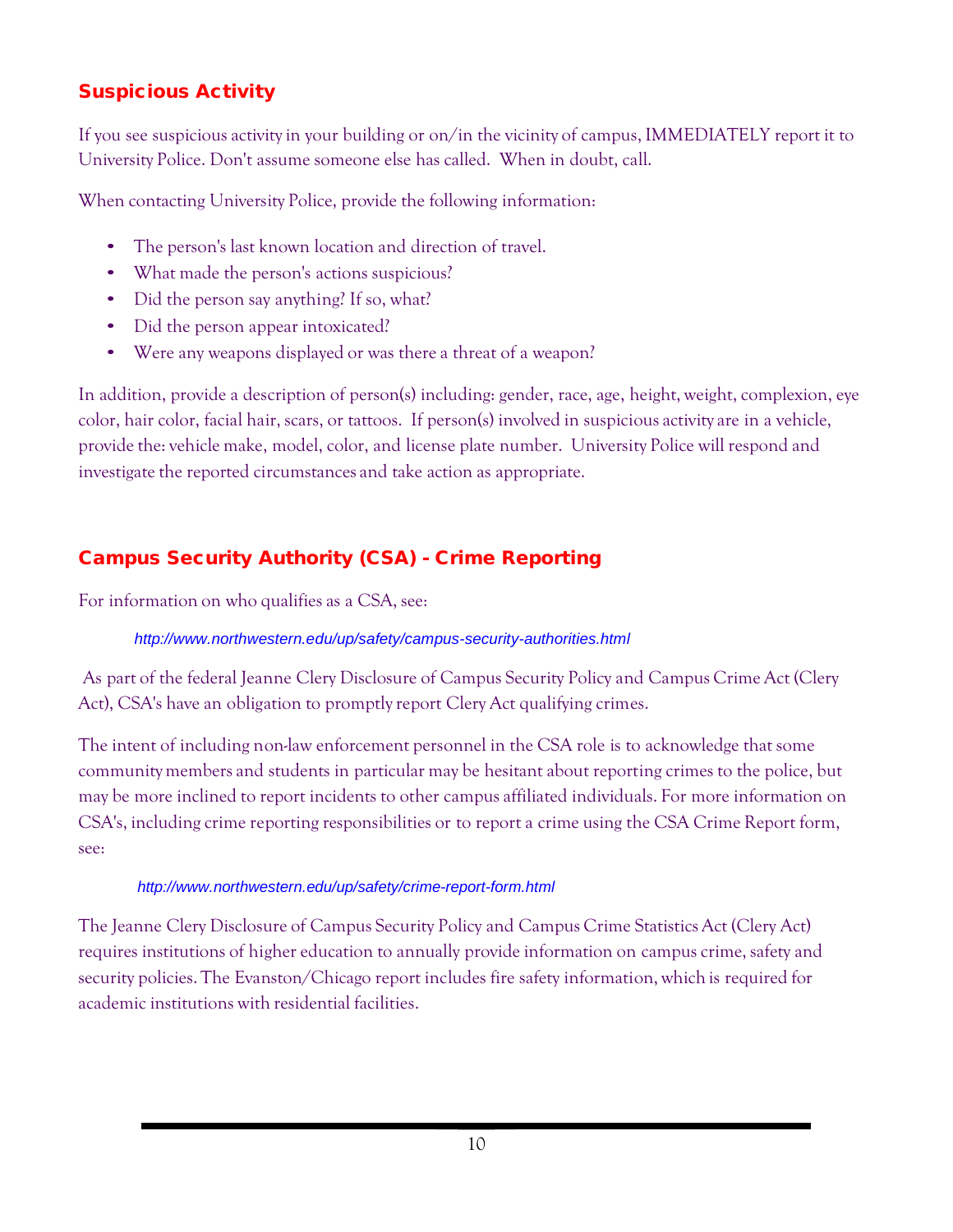# Crime Alerts

Crime alerts are issued in compliance with the Jeanne Clery Disclosure of Campus Security Policy and Campus Crime Statistics Act (Clery Act) by Northwestern University Police. A Campus Crime Alert is posted when a Clery Act crime is reported to University Police and the crime is considered to be a serious or continuing threat to the campus community. These crimes must have occurred within those areas of the campus that are specifically defined in the Clery Act (on campus property, non-campus property owned or controlled by the University or public property bordering campus). This information is typically disseminated to campus community members via e-mail and notification on the University homepage and the University Police web site.

*<http://www.northwestern.edu/up/safety/crime-alerts/index.html>*

# Sex Offender Registry

The federal Campus Sex Crimes Prevention Act requires institutions of higher education to issue a statement advising campus community members where information concerning registered sex offenders may be obtained.

Persons convicted of certain sex offenses are required by law to register with the State. Information on registered sex offenders is available, for locations where Northwestern University has an established campus (excluding Qatar), at the following websites:

**Illinois State Police** *<http://www.isp.state.il.us/sor/>*

**Illinois Child Murderer and Violent Offender Against Youth Registry Database** *<http://www.isp.state.il.us/cmvo/>*

**The Department of Justice National Sex Offender Public Website** is also a source for sex offender information.

#### *[http://www.nsopw.gov/\(X\(1\)S\(kqkfeluyybg5kb450hcm5j55\)\)/Core/OffenderSearchCriteria.aspx](http://www.nsopw.gov/(X(1)S(kqkfeluyybg5kb450hcm5j55))/Core/OffenderSearchCriteria.aspx)*

For information on registered sex offenders attending or employed at Northwestern University, on the Chicago or Evanston campus, contact the University Police Criminal Investigations and Residence Hall Security / Problem Solving Team at 847-467-0654. Information may also be obtained by contacting the local police department near the campus of interest.

- Evanston Police Department
- Chicago Police Department
- Coral Gables (Florida) Police Department
- Washington, D.C. Police Department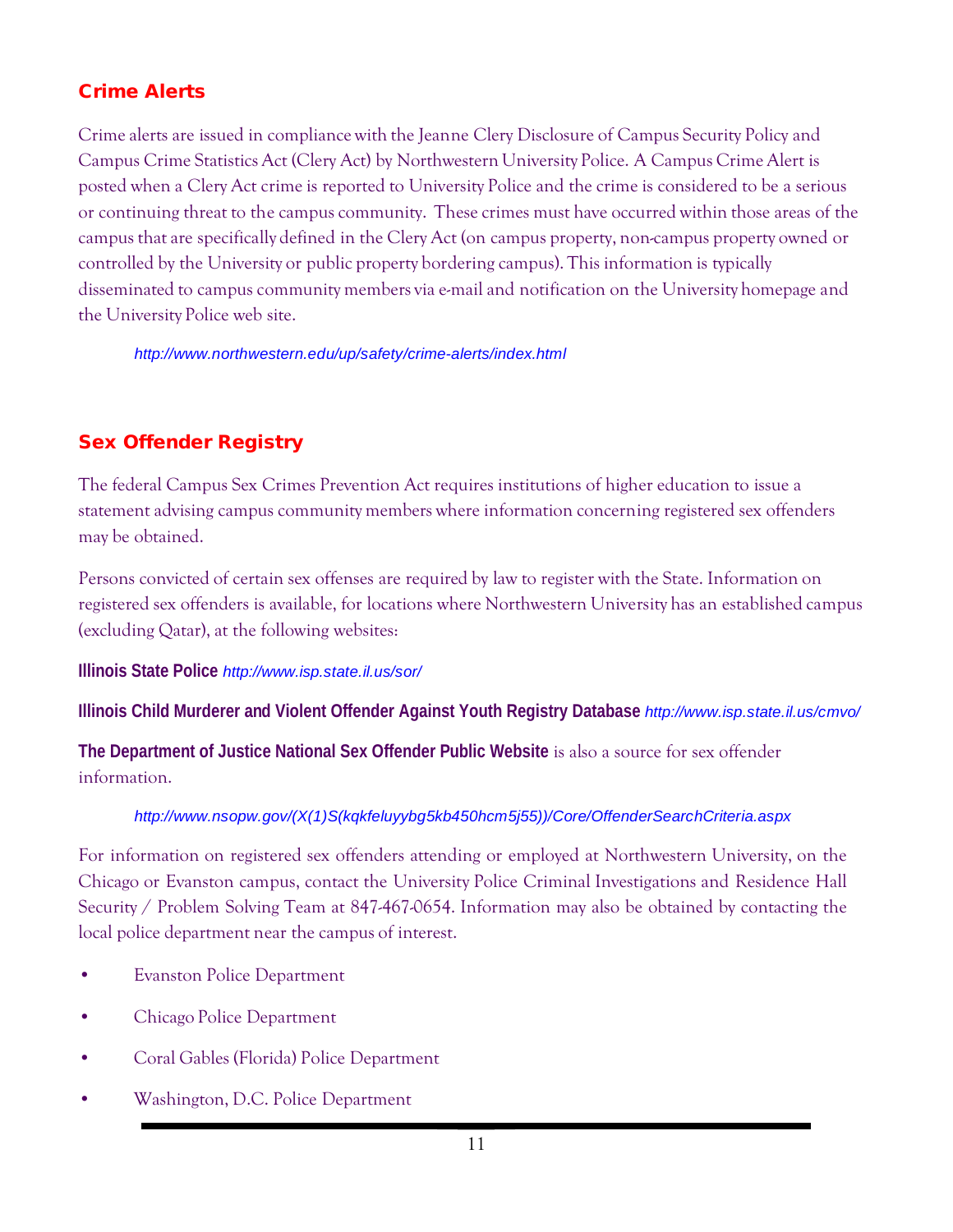# Police Blotter

The Blotter, an archive of criminal and non-criminal incidents reported to University Police, is updated and published Monday - Friday. The information in the Blotter typically includes the nature, date, time, general location, and disposition of each incident, if known. An electronic copy of the Blotter is also accessible from a kiosk located in the Chicago (211 E. Superior Street) and Evanston (1819 Hinman Avenue) University Police stations. To review Blotter incidents older than the rotating 1 year period posted online, please email University Police or make your request in person at the listed Chicago or Evanston University Police station. University Police will provide requested information within 2 business days.

The Evanston Police Department Daily Crime Report is published Monday - Friday and contains information on selected criminal incidents and arrests.

**Evanston Blotter:** *[http://www.northwestern.edu/up/blotter/blotter\\_ev.html](http://www.northwestern.edu/up/blotter/blotter_ev.html)*

**Chicago Blotter:** *[http://www.northwestern.edu/up/blotter/blotter\\_ch.html](http://www.northwestern.edu/up/blotter/blotter_ch.html)*

# Emergency Telephones

Emergency Police "Blue Light" telephones (call boxes) are situated in strategic locations on both the Chicago and Evanston campuses to quickly reach University Police to report crimes, suspicious activity, medical emergencies or concerns about your personal safety. When a person activates an emergency telephone, the location of the emergency telephone is displayed to the UP Communications Officer and a police officer is dispatched to that location. Maps of emergency telephones are available at:

#### **Evanston Campus:** *<http://www.northwestern.edu/up/docs/EvCampusMapCurrent.pdf>*

**Chicago Campus:** *<http://www.northwestern.edu/up/docs/ChCampusMapCurrent.pdf>*

# Emergency Communications

Northwestern has several different means of communications that may be used in the event of an emergency that affects one or all of the Northwestern Universitycampuses. These systems include an Emergency Notification System that combines phone calls, text messaging and e-mails; an outdoor alert system (Evanston campus); a bulk e-mail system; posting messages on the University's web site; and other methods of disseminating information, including but not limited to, posting fliers in public places, faxes and notifying local media. All communication /notification methods identified herein shall be considered available on all Northwestern Universitycampuses (Chicago, Evanston, Miami, Qatar and Washington, DC) unless otherwise specifically identified as being limited to a particular campus.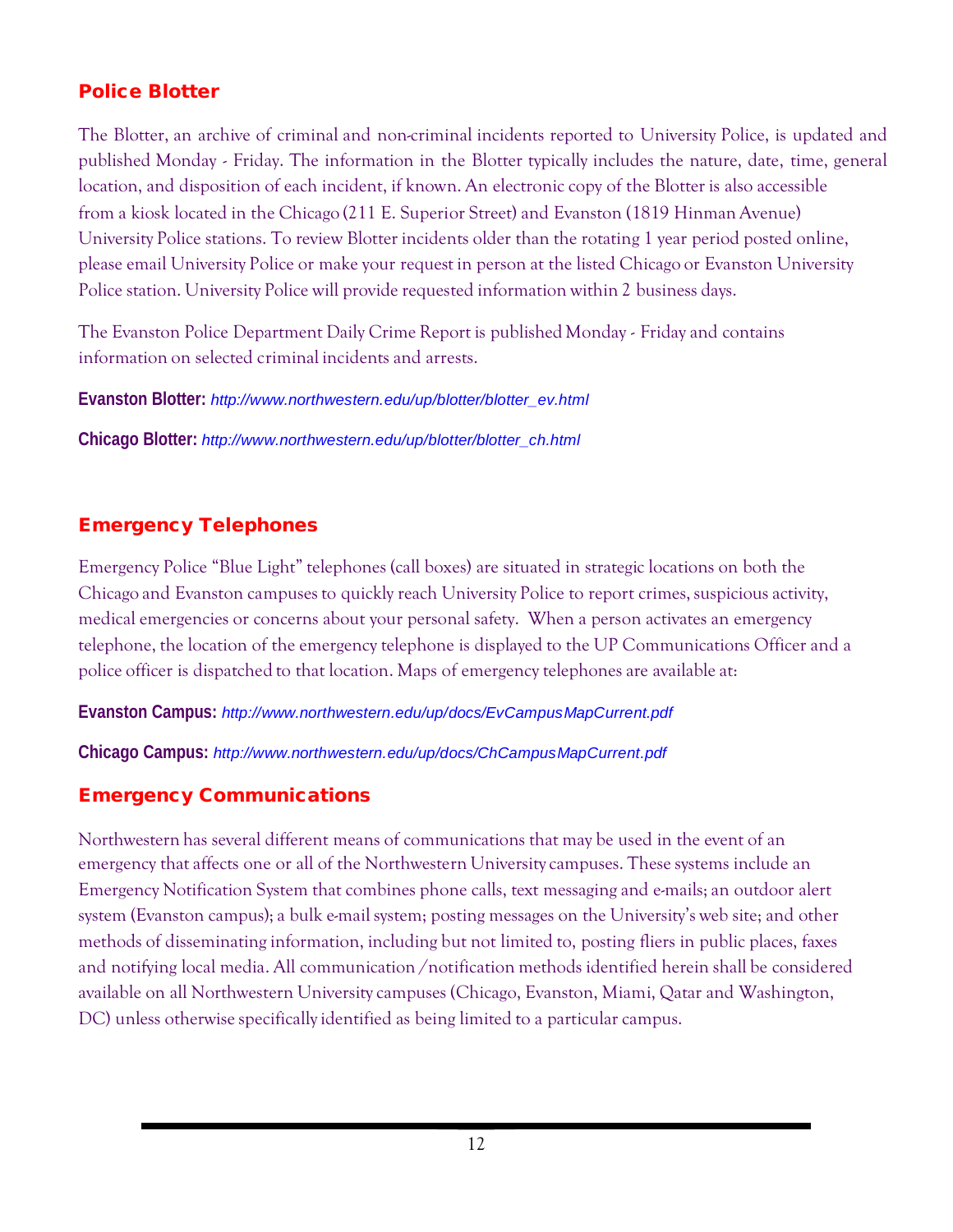#### **Emergency Notification System**

Blackboard Connect is a service provided by an outside vendor that can call, send text message and e-mail information rapidly when activated to alert community members. Because Northwestern might need to contact you before you arrive on campus in an urgent emergency situation, it is important that all possible means of contacting you at home and at work are current in the Blackboard Connect database. For instructions on how University community members can enter or update their emergency contact information: http://www.registrar.northwestern.edu/academic\_records/CAESAR\_emergency\_contact\_tips.html for students or *<http://www.northwestern.edu/hr/policies-forms/how-do-i/employee-self-service.html>* for employees. Students can also separately register Missing Person contact information at the student site noted above. Recipients are limited to those persons with a netID. The contact information is derived from the SES and HRIS systems.

#### **Bulk Email System**

Bulk Email is a service provided by Northwestern University Information Technology that can send messages to University email accounts during emergency situations.

#### **Main Website "Breaking News"**

Breaking News at *[http://www.northwestern.edu](http://www.northwestern.edu/)* is a web page on the Northwestern web site that can be activated in the event of an emergency. The page will provide emergency notification information and protective action to be taken if needed.

#### **Outdoor Alert System (Evanston campus)**

The Outdoor Alert System provides the ability to broadcast live voice, emergency tones and prerecorded voice messages to all siren locations simultaneously or to any select siren location(s). The outdoor system is designed to enable the Universityto communicate with those people who may be outside on the Evanston campus. It is not expected that messages broadcast via this method will be audible inside buildings on campus. The Outdoor siren system is tested on the first Tuesday of each month at 10:00 am. Installation of an outdoor alert system on the Chicago campus is not feasible at this time.

#### **Crime Alerts**

University Police issues Crime Alerts, in a timely manner, to notify communitymembers about Clery Act qualifying crimes that pose a serious or continuing threat to Northwestern community members. Communitymembers who know of or are advised of the occurrence of a crime or other serious incident should report that incident as soon as possible to University Police so a Crime Alert can be issued, if warranted.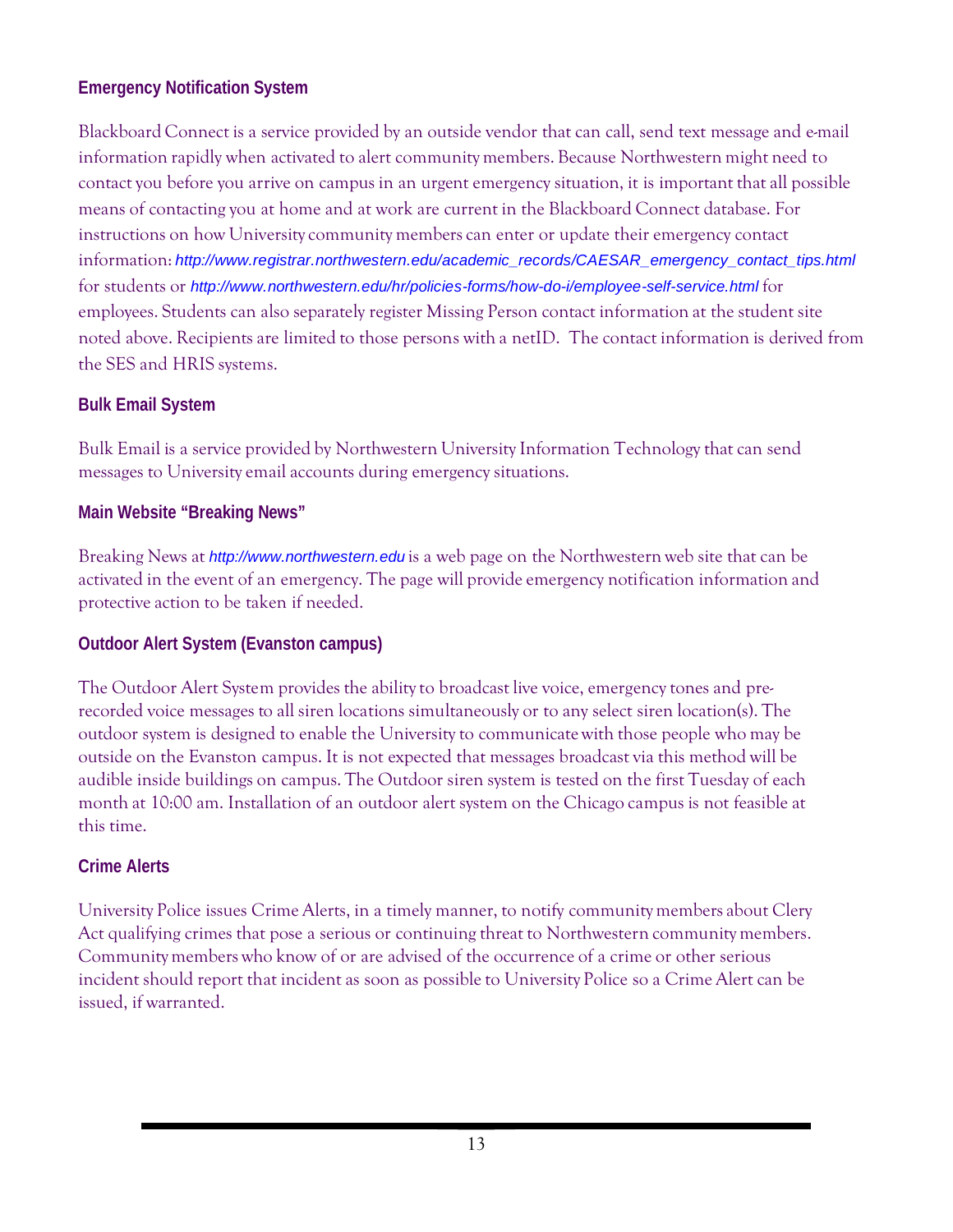# **SECURITY**

All employees should heed the following steps to ensure their personal safety.

### *While working*

• Keep all valuables locked away and/or lock your office door when you leave your office, even if you are away for only a short period.

- Ask unescorted visitors entering your office to identify themselves and whom they are meeting.
- Request identification from persons who wish to repair or remove property.

• Call University Police if a person entering your office area appears to be suspicious, won't identify him or herself, or asks for a person who does not work in your area.

• Secure computers and other valuable equipment. Facilities Management can provide lockdown devices for most computers. Keep records of all serial numbers on equipment. Consider engraving "Northwestern University" and the name of your department on all equipment.

### *While working after hours*

- Lock all doors to the outside.
- Keep your office door closed and locked.
- Never prop open a door for someone who will be joining you or allow strangers to enter with you.
- Never leave your purse or wallet unattended.

• Remove valuable items from your desktop and close and lock file drawers, windows, and doors when leaving your office for the day.

### *When walking at night*

• Walk with someone you know, use the shuttle service, or call the SAFERIDE Service at 847-491-7000 (1-7000 from any campus phone).

• Stay alert and be aware of your surroundings.

• Plan the safest route to your destination, and use the same route every time. Note the locations of emergency telephones along your route.

• Walk briskly and confidently in the center of the sidewalk. Avoid talking on your cell phone or wearing earbuds as they can distract you.

• Avoid dark areas and shortcuts.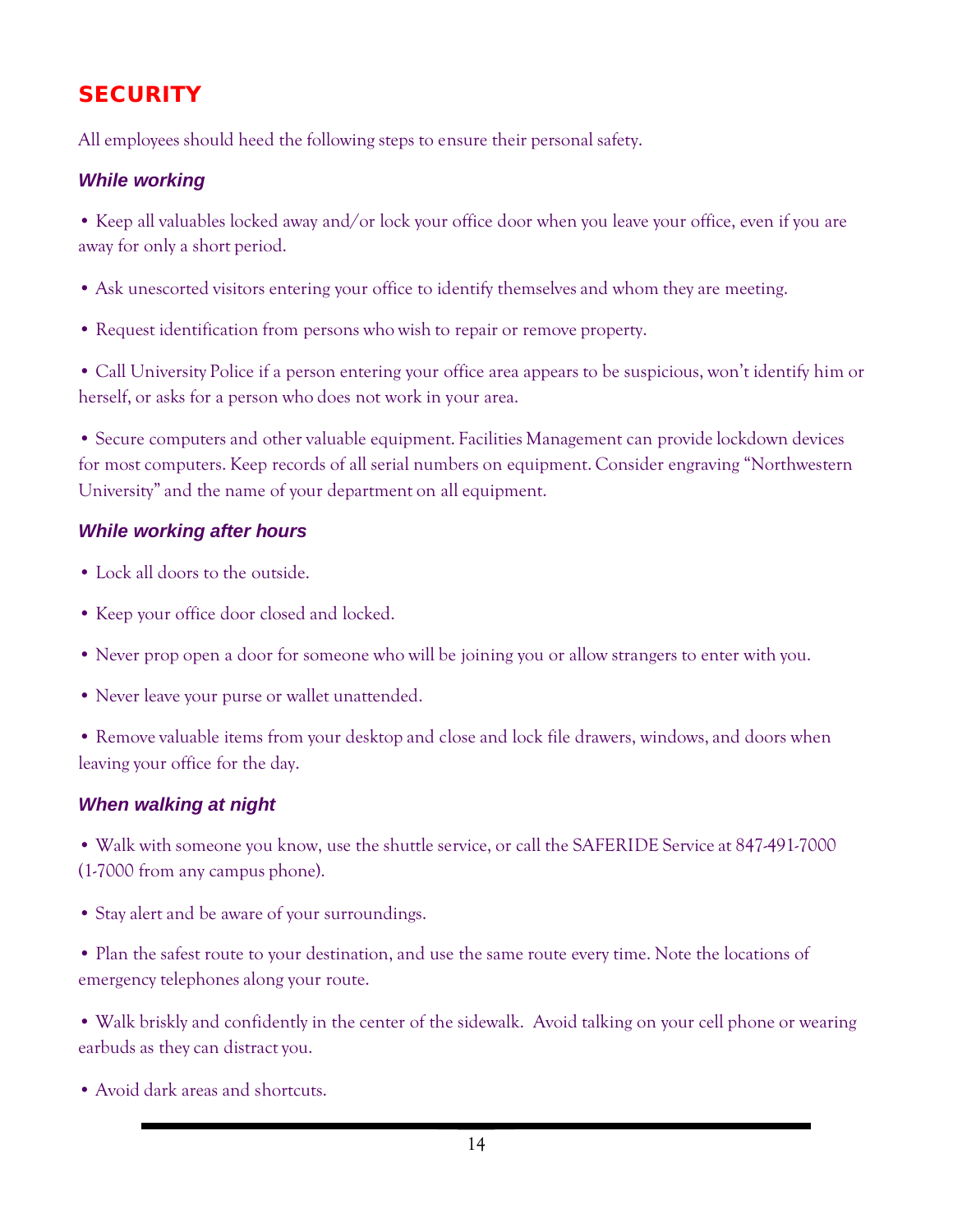• If you think you are being followed, head quickly for a lighted area, a group of people, or an emergency phone.

• Consider carrying chemical spray or a personal alarm.

• Be careful when walking to or from public transportation, and do not ride the train, el, or bus alone late at night.

- Have your car or house keys in hand as you approach your vehicle or home.
- Do not hitchhike.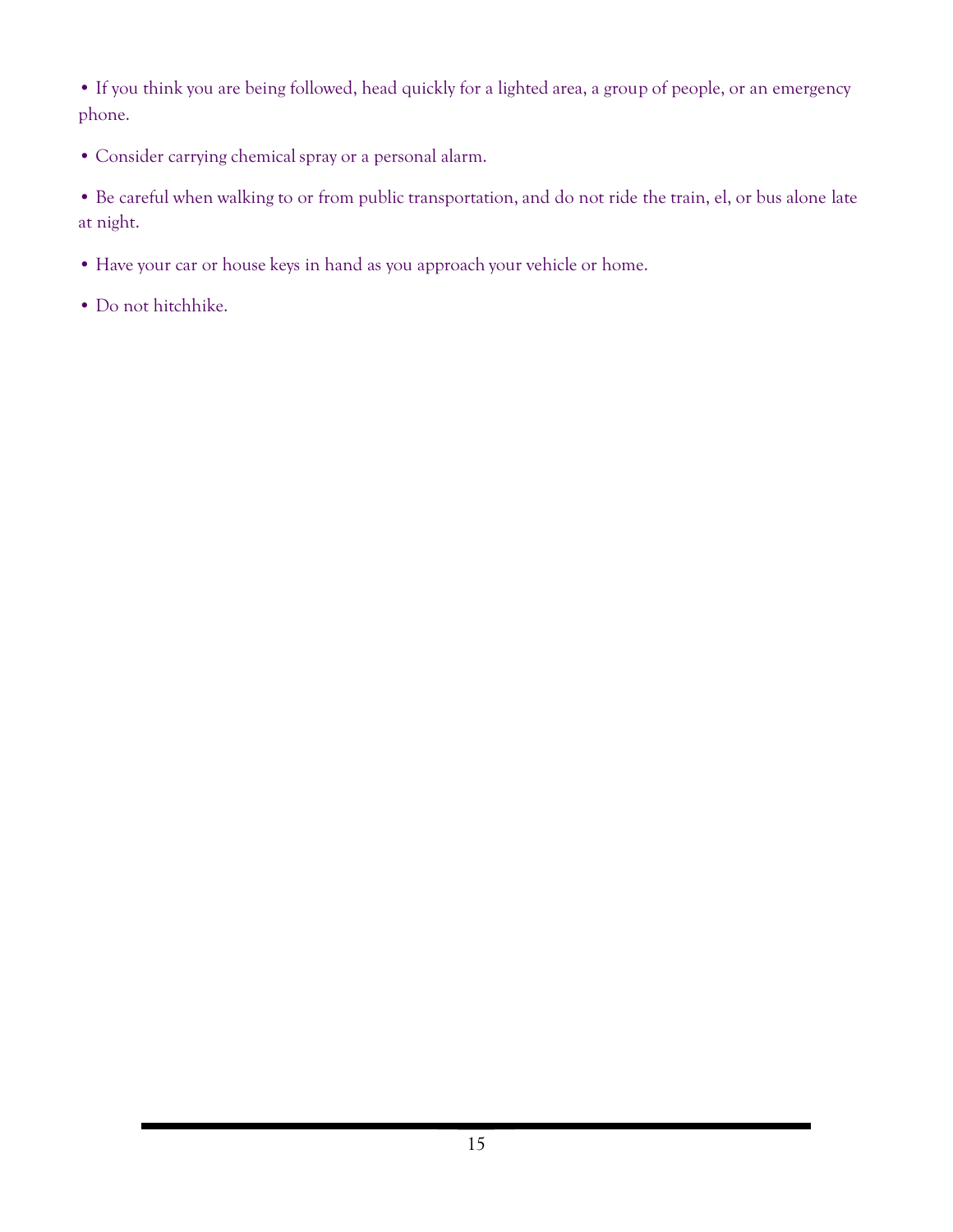# Laboratory Security

Laboratory security is related to but different from laboratory safety. Security refers to measures used to control access to the laboratory in order to prevent theft of materials or equipment from the lab. Take specific actions to prevent unauthorized entry to your lab. Secure highly hazardous materials such as infectious agents, toxins, radioactive materials, acutely toxic chemicals, carcinogens, teratogens, explosive or reactive chemicals, and compressed gases against theft. Diversion of even small quantities of hazardous materials can have serious consequences when they are used for criminal or terrorist purposes. Bioterrorism regulations require compliance with stringent risk-based security requirements. One easy way to increase security is to make sure that your laboratory door is locked whenever the lab is left unattended, even for a few minutes.

#### *Security Suggestions*

- Assess your laboratory for hazardous materials and security risks.
- Develop and implement security procedures for your laboratory group.
- Train your laboratory group on these security procedures and assign responsibilities.
- Control access to areas where hazardous materials are used and stored.
- Close and lock laboratory doors when no one is present.
- Do not leave hazardous materials unattended or unsecured at any time.

• Lock freezers, refrigerators, storage cabinets, and other equipment where hazardous materials are stored when they are not in use.

- Know who is in your laboratory area.
- Limit laboratory access to those individuals who need to be in the lab.
- Restrict off-hours access to individuals authorized by the principal investigator.

• Escort guests to and from the laboratory. Approach people you do not recognize and ask if you can help direct them.

- Know what hazardous materials are being ordered and shipped to your laboratory.
- Get rid of unneeded hazardous materials.

• Take periodic inventory of all highly hazardous chemicals, biological agents/toxins, radioactive materials, and controlled substances.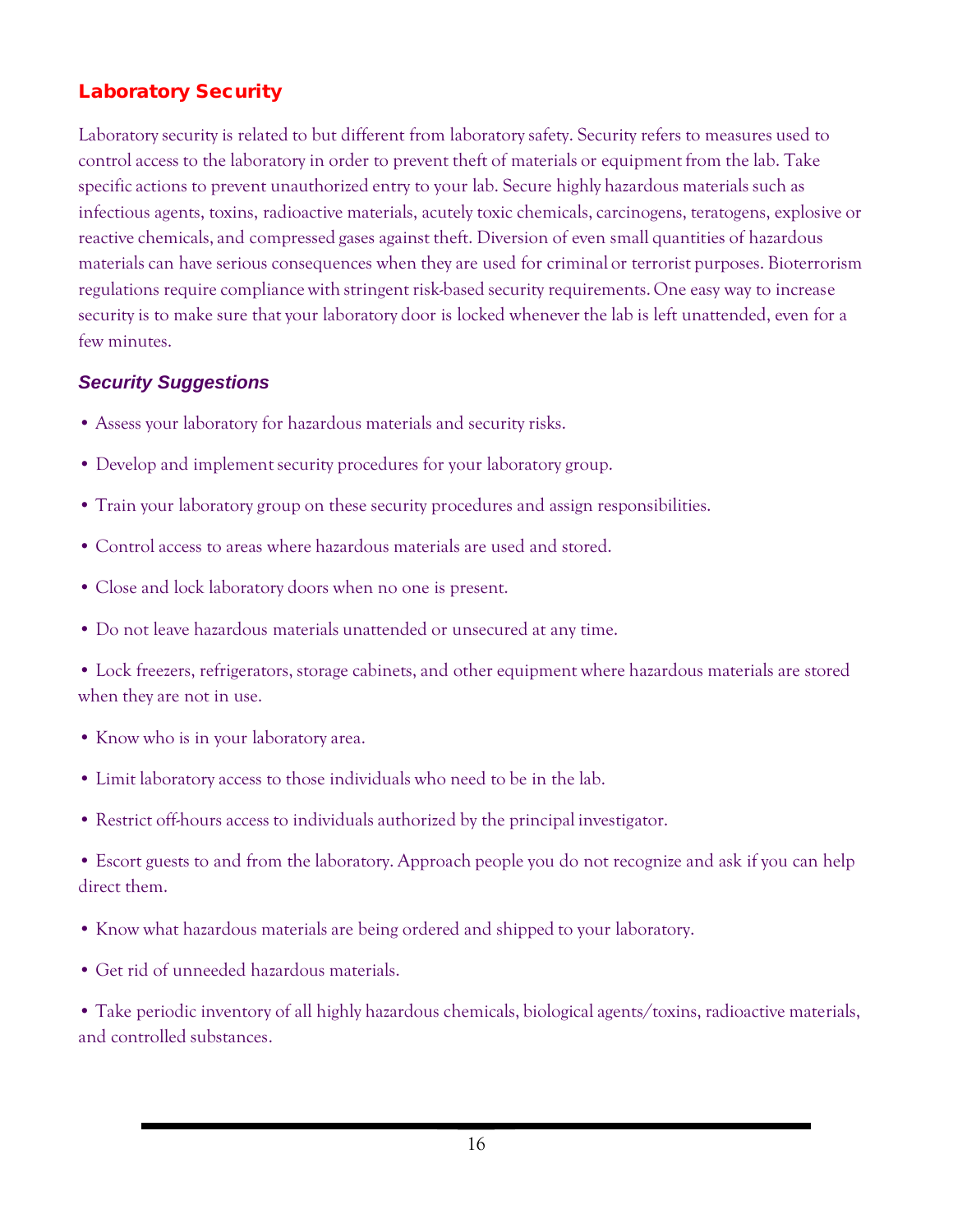• Report any missing inventory or suspected unauthorized access immediatelyto the Office of Research Safety and University Police.

# Safety Inspections

Periodic and annual inspections are made by the Office of Risk Management, the Office of Research Safety, and the Evanston or Chicago Fire Departments for compliance with safety regulations. Keep your space orderly.

# MEDICAL TREATMENT PROCEDURES

Whenever you encounter a person who is ill or injured, follow these steps:

- Keep the victim as comfortable as possible.
- Do not move the victim any more than is necessary for his or her safety.
- Never administer liquids to an unconscious victim.
- Do not remove objects that may be embedded in the victim's skin.

# *Life-Threatening Injuries and Illnesses*

Life-threatening conditions include severe chest pains, gunshot wounds, severe burns, hemorrhaging, severe head injuries, and open (compound) fractures, among others.

In the event of a life-threatening medical situation, call 911. Fire department paramedics will respond for treatment and transportation to a hospital emergency room.

### *Other Injuries and Illnesses*

In you encounter an injured or ill person, help that person seek medical attention and notify your supervisor of the incident.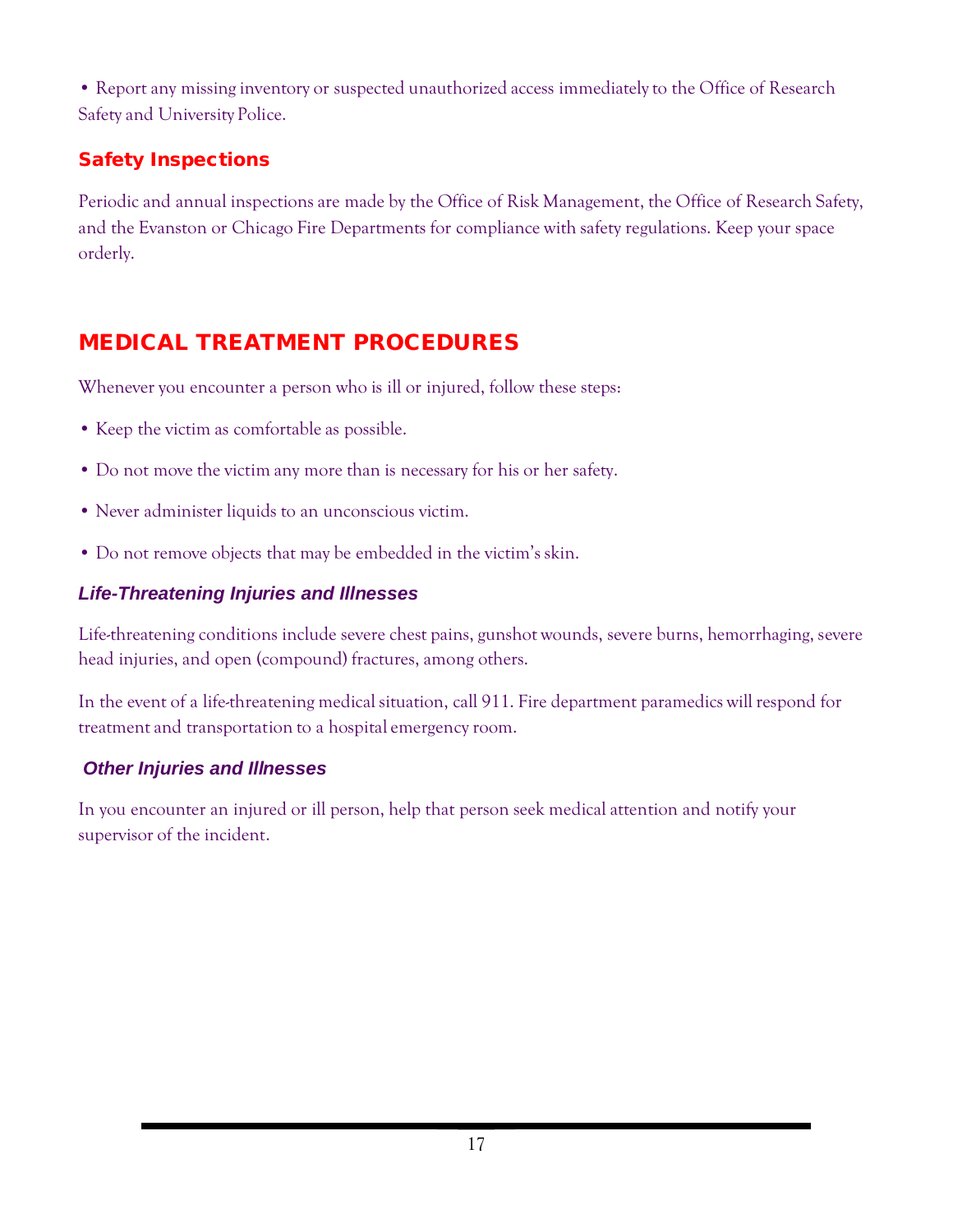# BLOODBORNE PATHOGENS

For some occupations at Northwestern University, potential exposure to human blood or body fluids is predictable, almost routine—for example, health care and law enforcement personnel. For these positions, individuals are "occupationally exposed" to human blood and body fluids and therefore included within the scope of worker safety laws.

Similarly, life scientists who work with human blood, body fluids and associated pathogens (Hepatitis, Human Immunodeficiency Virus) are also occupationally exposed. Either by design, or in the course of a day's work, all "occupationally exposed" personnel at NU are entitled to training, personal protective equipment and the opportunityto receive (at no cost) the Hepatitis B vaccine (if not already vaccinated).

Northwestern University provides training and information to occupationally exposed workers based on their responsibilities and work environment.

For a cut, splash or spray, wash the affected area with plenty of soap and water. For exposures involving the eyes, flush the eyes immediately with plenty of water, holding the eyes open to allow adequate flushing. Seek immediate medical attention. For all employees, whether anticipated or accidental, provide first aid and report all exposures to human blood or body fluids to Risk Management.

If exposure should occur, the following steps should be taken:

• Employees on the Evanston campus should seek prompt evaluation from Occupational Medicine Evanston/Glenbrook Association (OMEGA) at 847-657-1700; after normal working hours, they should seek attention at the Evanston Northwestern Healthcare emergency room and identify themselves as OMEGA patients.

• Employees on the Chicago campus should call the Northwestern Memorial Hospital Employee Health HOT-LINE pager at 6-8282. Employees who are off campuscan call 312-926-8282.

• If the exposed individual is an employee, the claims manager in the Office of Risk Management should be notified at 1-5582.

• Report all exposures immediately to the employee's supervisor and to the Office of Research Safety for review through an incident report form.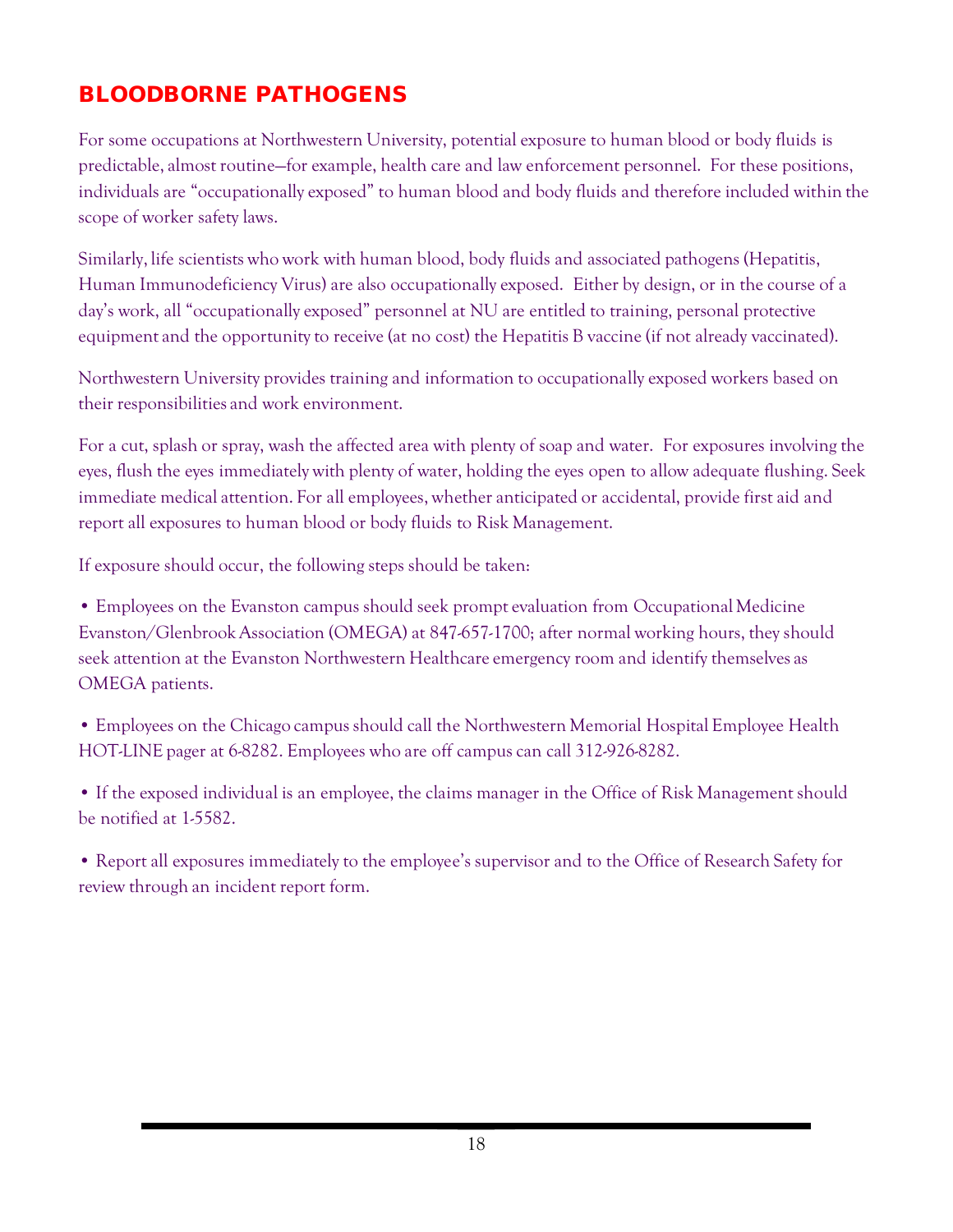# CHEMICAL SAFETY

Chemicals play an important role in the maintenance and operation of Northwestern. These include adhesives, paints, lubricants, coolants, and a variety of cleaning products. As in our homes, these chemicals help keep Northwestern clean, warm or cool and working as we expect.

A chemical is considered "hazardous" it is inherently harmful to individuals, the environment or public health. A chemical is considered hazardous if it meets specific scientific definitions and is formally listed by a government agency. Day-to-day, any chemical labeled "caution", "warning" or "danger" is hazardous to a lesser or greater extent.

Since the 1980's, the Occupational Safety and Health Administration (OSHA) has required that workplaces where chemicals are used, handled or stored provide information, training and procedures to ensure that individuals, the environment and public health are adequately protected. OSHA refers to this requirement as Hazard Communication (sometimes called HazCom) as described in the Code of Federal Regulations (29 CFR 1910.1200).

Today, the HazCom standard has been harmonized with international requirements for chemical labeling and information. Northwestern has a HazCom program that provides information and resources to the entire NU community. The NU program includes a written program, training and assistance in chemical safety to supervisors and employees. This program is being updated in 2013.

#### *Hazard Communication Basics*

1. Supervisors must ensure that every chemical on campus must have a manufacturer supplied label and a supplemental "Safety Data Sheet". Safety Data Sheets may come with an order and must be kept on file. Many manufacturers keep an electronic library of sheets on their web sites.

2. NU has a generic Safety Data Sheet system that is linked for easy use by the NU community on the Office for Research Safety Web Site.

3. Supervisors must ensure that employees are familiar with the chemicals they work with, have appropriate personal protective equipment and can safely collect any hazardous waste they generate. This also includes how to manage spills.

4. The Office for Research Safety can provide assistance with the University's HazCom Program including advice, guidance and training.

- What physical hazards may result from improper handling?
- What precautions or safety measures must be instituted to protect your health and safety?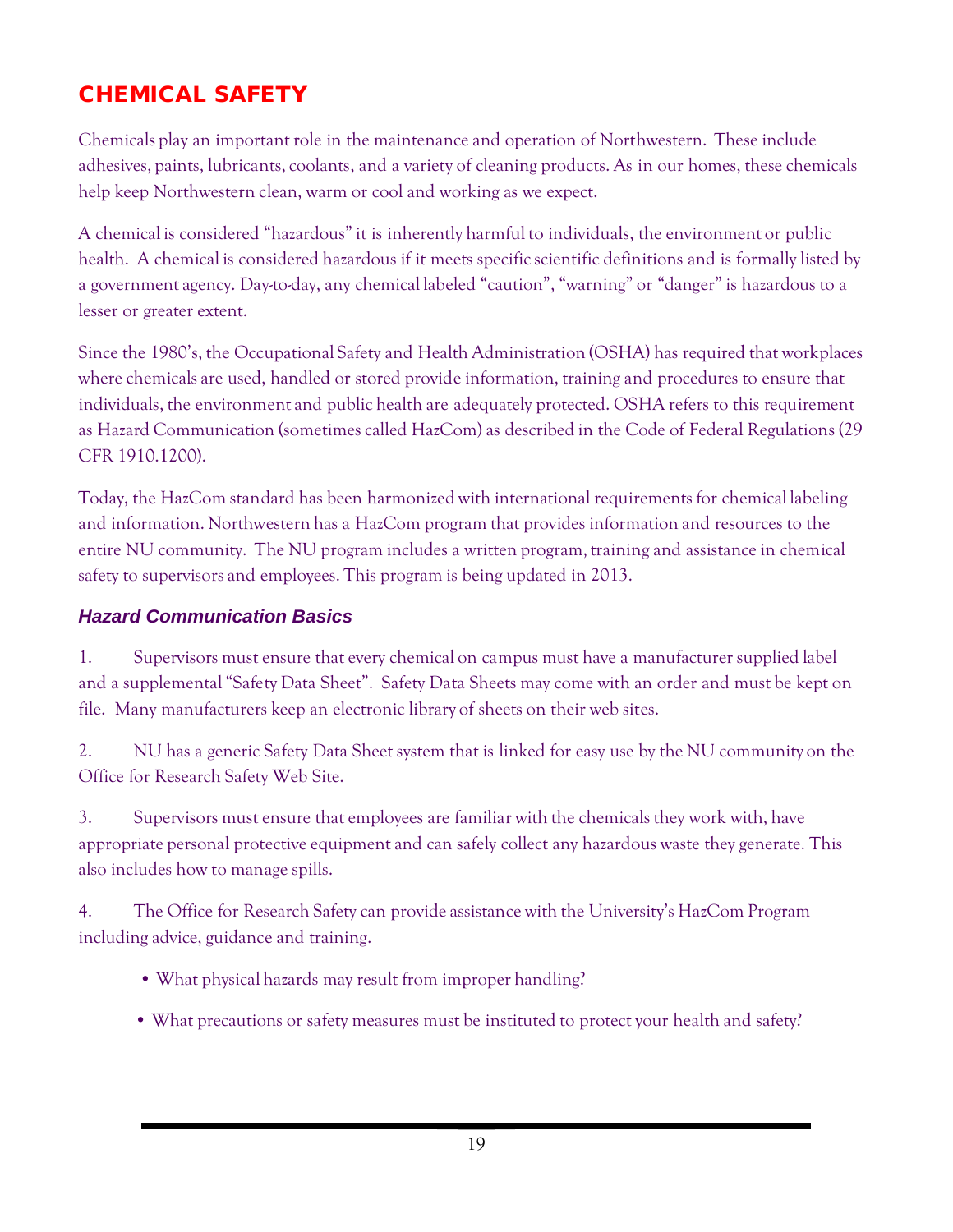# **The Hazard Communication Program** consists of the following elements:

## *Hazard Evaluation*

Manufacturers, importers, or distributors of chemicals are required to assess the health and physical hazards of their chemical products. Information concerning a chemical's hazards must be supplied on the product label and material safety data sheet (MSDS).

# *Labeling*

The manufacturer, importer, or distributor must label all containers of hazardous materials. The label must provide the following information:

- The identity of the hazardous chemical(s)
- Hazard warnings in words, pictures, or symbols
- The name and address of the manufacturer, importer, or distributor

The hazardous material container's label must not be removed or defaced. If the hazardous material is transferred from its original container to another, the new container must be labeled with the identity of the hazardous chemical(s), hazard warnings, and the name and address of the manufacturer, importer, or distributor.

If you transfer the hazardous chemical from a labeled container to a portable container intended for your use that same day, the container does not need to be labeled as previously described. If, however,you leave some of the hazardous chemical in the portable container at the end of the day, you either have to label the container or return its contents to the original labeled container.

# *Material Safety Data Sheets (MSDS)*

Chemicalmanufacturers, importers, and distributors must include an MSDS with each first order or shipment of a hazardous chemical. The MSDS provides detailed information on the chemical's properties, its health and physical hazards, how to store and handle it safely, and what to do in the event of a spill or other accident. Your workplace must maintain an MSDS for each hazardous chemical handled or stored in the workplace. The MSDS must be readily available to you in your workplace at all times.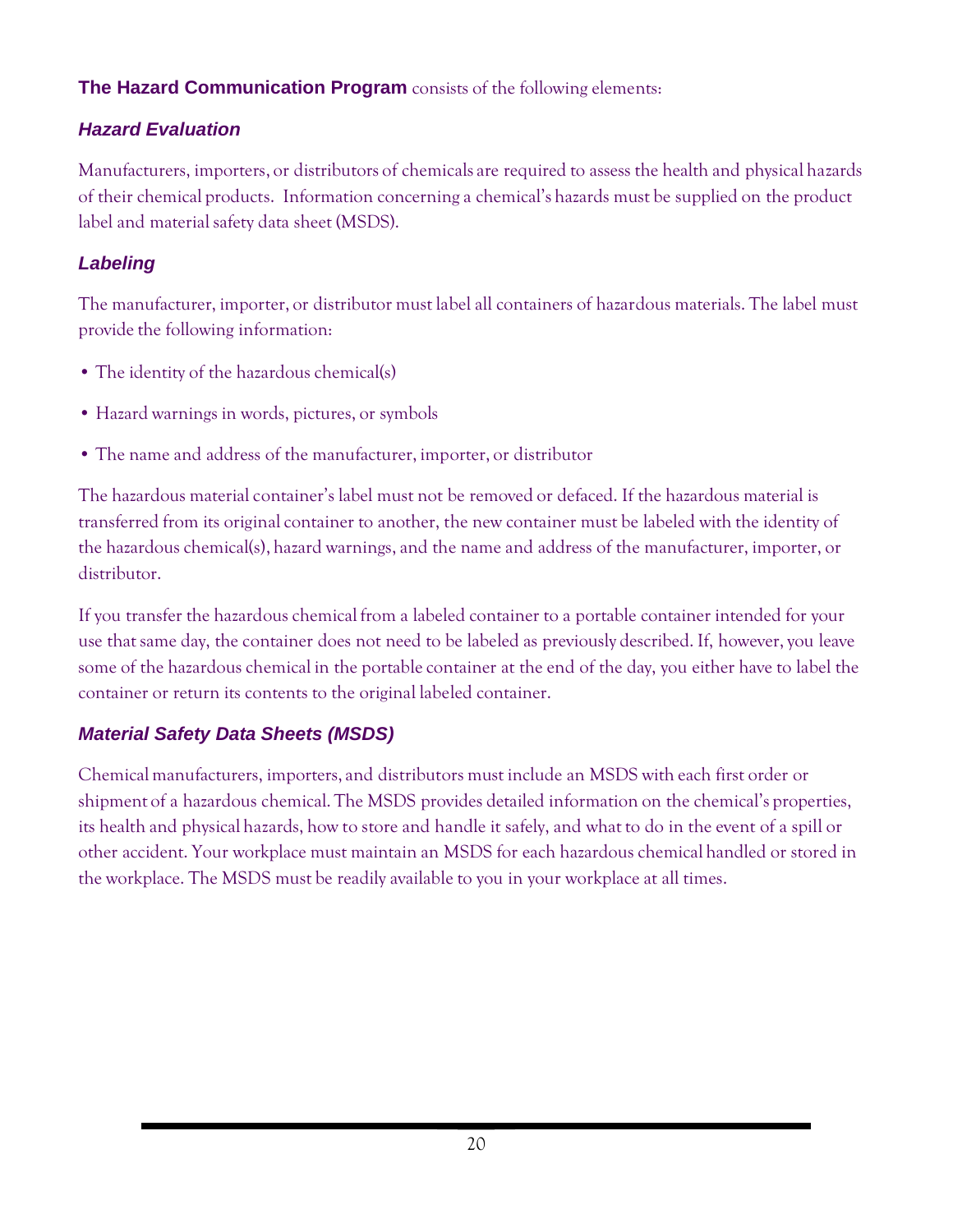# *Training*

Anyone who works with hazardous chemicals must receive hazard communication training. General training is provided by the Office of Research Safety and covers the provisions of the OSHA Hazard Communication Standard, methods to recognize hazards, hazard evaluation, interpreting labels and MSDSs, common measures to prevent and control chemical exposure, the use and function of personal protective equipment, and general emergency and spill clean-up procedures.

Specific information and training about the hazardous chemicals in your workplace will be provided by your department. Each department is responsible for informing and training its employees on the following:

• The location and availability of the University's Hazard Communication Program, MSDSs, and hazardous

chemical inventory list

- Potential health and safety risks of hazardous chemicalsyou may be exposed to in the course of your work
- required personal protective equipment for protection against chemical exposure
- Requirements for the proper handling of hazardous material
- Emergency and spill response procedures

Your department is also responsible for providing specific training on the hazards of non-routine tasks. This may require a special training class to discuss the hazards and risks.

# *Written Program*

The Office of Research Safety has developed the University's Hazard Communication Program, which documents how the Universitycomplies with the federal OSHA Hazard Communication Standard. Your department must have this program accessible for your review during business hours.

# *Contractor Requirements*

Departments must inform contractors about the hazardous chemicals used or stored in their workplace to which the contractor's employees may be exposed. Departments must provide the contractors with access to MSDSs and information concerning precautionary measures that should be followed while work is being completed. Similarly, the contractor is expected to inform and provide departments with a chemical inventory and MSDSs for the materials that will be used and stored at their Universityjob site.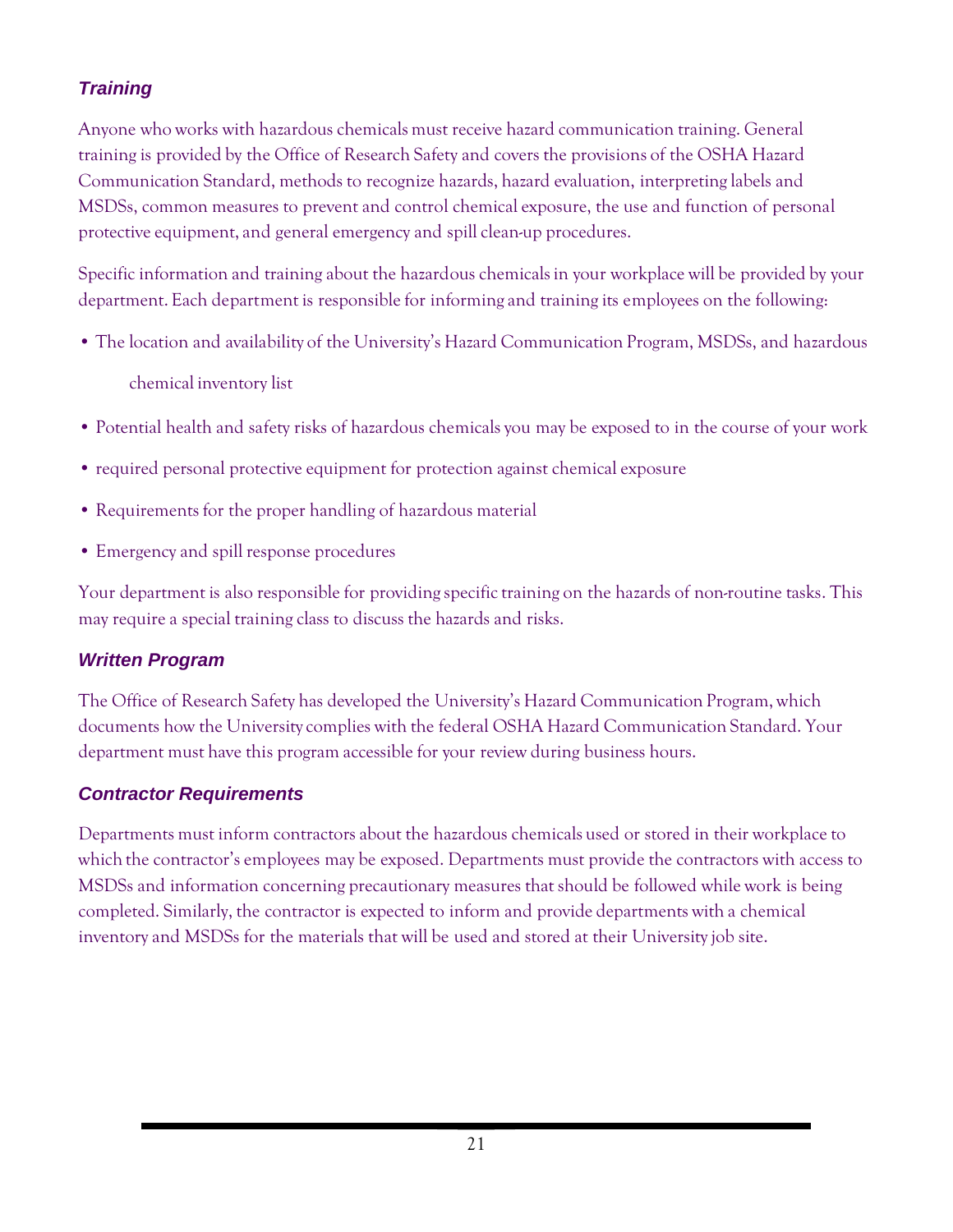# SAFETY AND CRIME RESOURCES

## University Police - 847-491-3456

University Police has the primary responsibility for crime prevention, law enforcement, parking control, emergency response, policing of special events, and various communityservices on both the Evanston and Chicago campuses. University Police officers are on duty 24 hours every day, year-round.

# Office of Risk Management - 847-491-3253

The Office of Risk Management is committed to protecting the University's physical, human, and financial assets through the procurement of insurance products, the prevention of injuries and accidents, and the advising of senior management on how best to provide future protection against key risks given the University's strategic plans.

The Office of Risk Management oversees the University's various insurance coverages, including automobile, general and professional liability, property, workers' compensation, student hospitalization, visiting scholars' health, and special events. The office also specializes in employee safety, emergency preparedness, and business continuity planning. Staffing and management of the University's insurance captive, Rubicon Insurance Company, is also provided by the Office of Risk Management.

# Office of Research Safety - 847-491-5581

The Office of Research Safety develops, implements, and coordinates the radiation, chemical, and biological safety programs for all research laboratories and all other areas of the University where hazardous chemicals, human blood, or other potentiallyinfectious human materials are used.

In addition to providing health and safety services, the Office of Research Safety is responsible for assuring University compliance with federal, state, and local regulations.

### Facilities Management - 847-491-5201

Facilities Management is a service organization committed to providing and maintaining a superior physical environment in which to further the pursuit of academic excellence in teaching and research. Facilities Management staff is responsible for the planning, construction, and renovation of Universityfacilities and for the day-to-day operations and maintenance of buildings, grounds, and utility systems. Maintenance of buildings infrastructure includes — but is not limited to — fire extinguishers, fire hoses, fire alarms, and firesuppression systems and mechanical, electrical, and plumbing systems. Facilities Management personnel respond to emergencies, assisting as required with building services, equipment, and evacuation.